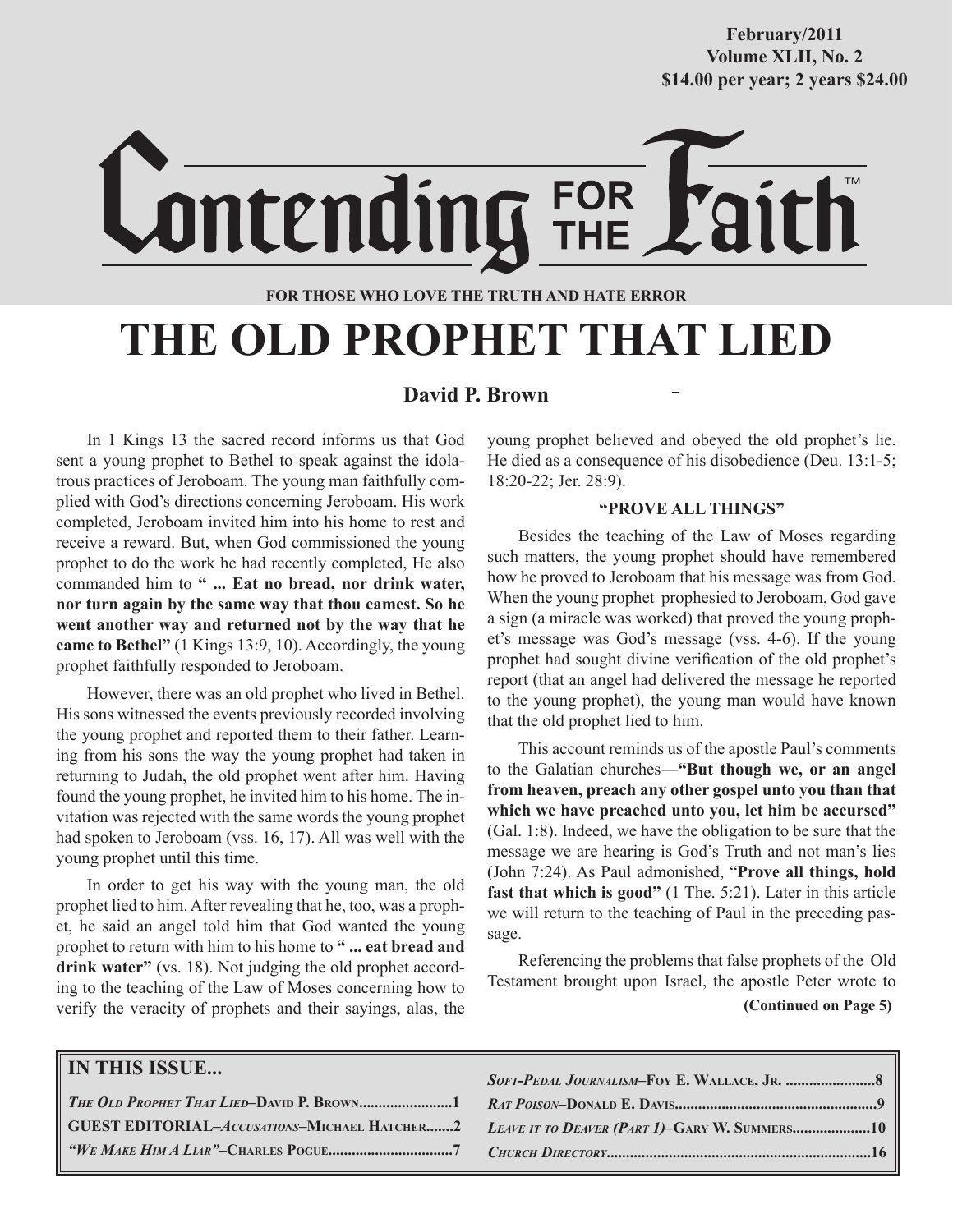

#### **David P. Brown, Editor and Publisher dpbcftf@gmail.com**

*COMMUNICATIONS received by CONTENDING FOR THE FAITH and/or its Editors are viewed as intended FOR PUBLICATION unless otherwise stated. Whereas we respect confidential information, so described, everything else sent to us we feel free to publish without further permission being necessary. Anything sent to us NOT for publication, please indicate this clearly when you write. Please address such letters directly to the Editor David P. Brown, P.O. Box 2357, Spring, Texas 77383. Telephone: (281) 350-5516.*

#### **SUBSCRIPTIONS RATES**

*Single Subscriptions: One Year, \$14.00; Two Years, \$24.00. Club Rate: Three One-Year Subscriptions, \$36; Five One-Year Subscriptions, \$58.00. Whole Congregation Rate: Any congregation entering each family of its entire membership with single copies being mailed directly to each home receives a \$3.00 discount off the Single Subscription Rate, i.e., such whole congregation subscriptions are payable in advance at the rate of \$11.00 per year per family address. Foreign Rate: One Year, \$30. NO REFUNDS FOR CANCEL-ATIONS OF SUBSCRIPTIONS.*

#### **ADVERTISING POLICY & RATES**

*CONTENDING FOR THE FAITH was begun and continues to exist to defend the gospel (Philippians 1:7,17) and refute error (Jude 3). Therefore, we are interested in advertising only those things that are in harmony with what the Bible authorizes (Colossians 3:17). We will not knowingly advertise anything to the contrary. Hence, we reserve the right to refuse any offer to advertise in this paper.*

*All setups and layouts of advertisements will be done by CONTENDING FOR THE FAITH. A one-time setup and layout fee for each advertisement will be charged if such setup or layout is needful. Setup and layout fees are in addition to the cost of the space purchased for advertisement. No major changes will be made without customer approval.*

*All advertisements must be in our hands no later than two (2) months preceding the publishing of the issue of the journal in which you desire your advertisement to appear. To avoid being charged for the following month, ads must be canceled by the first of the month. We appreciate your understanding of and cooperation with our advertising policy.*

*MAIL ALL SUBSCRIPTIONS, ADVERTISEMENTS AND LETTERS TO THE EDITOR-IN-CHIEF, P. O. Box 2357, Spring, Texas 77383-2357. COST OF SPACE FOR ADS: Back page, \$300.00; full page, \$300.00; half page, \$175.00; quarter page, \$90.00; less than quarter page, \$18.00 per column-inch. CLASSIFIED ADS: \$2.00 per line per month. CHURCH DIREC-TORY ADS: \$30.00 per line per year. SETUP AND LAYOUT FEES: Full page, \$50.00; half page, \$35.00; anything under a half page, \$20.00.*

*CONTENDING FOR THE FAITH is published monthly. P. O. Box 2357, Spring, Texas 77383-2357 Telephone: (281) 350-5516.*

> **Ira Y. Rice, Jr., Founder August 3, 1917-October 10, 2001**

## *Guest Editorial...* ACCUSATIONS

#### **Michael Hatcher**

*Webster's* dictionary defines *accusation* as: "1: the act of accusing: the state or fact of being accused 2: a charge of wrongdoing". The *New Oxford American Dictionary* defines *accusation* to be "a charge or claim that someone has done something illegal or wrong."

There is nothing wrong with making accusations. Ask yourself, is there any Old Testament prophet that did not make accusations against kings, priests, the people, and/or others? Jesus certainly made accusations against the Jews of His day. A casual reading of Matthew 23 reveals Jesus making numerous accusations against the scribes and Pharisees. In the preceding chapter, Jesus accused the Herodians of being hypocrites and tempting Him, then accused the Sadducees of erring and not knowing the Scriptures nor the power of God. In Matthew 15, He accused the Pharisees of being blind leaders of the blind. The entire epistle of Jude is filled with accusations and is parallel with 2 Peter 2.

Paul certainly made several accusations throughout his writings. He even went so far as to call the Judaizing teachers dogs (Phi. 3:2). In view of the false doctrine they were attempting to bind on the Gentile brethren concerning circumcision, in graphic language he made it clear that church would be better off if they mutilate themselves (Gal. 5:12). Furthermore, the apostle accused Hymenaeus and Alexander of blaspheming (1 Tim. 1:19-20). He also charged Hymenaeus and Philetus with overthrowing the faith of some by teaching the false doctrine that the resurrection is already past (2 Tim. 2:17-18)—the same error Max King and his followers teach today.

Generally speaking, brethren are not concerned with such accusations even though we know some would oppose any accusations made against anybody about anything. However, we know that the previously noted Biblical accusations are true as are any other accusations made by Deity. We also know that some take the untenable position that although the Bible will identify false teachers (make accusations against false doctrines and erring individuals who teach them), they, nevertheless, oppose anyone doing the same thing today. Thus, they refuse in these matters to take the Bible as our example to follow in dealing with error and false teachers today.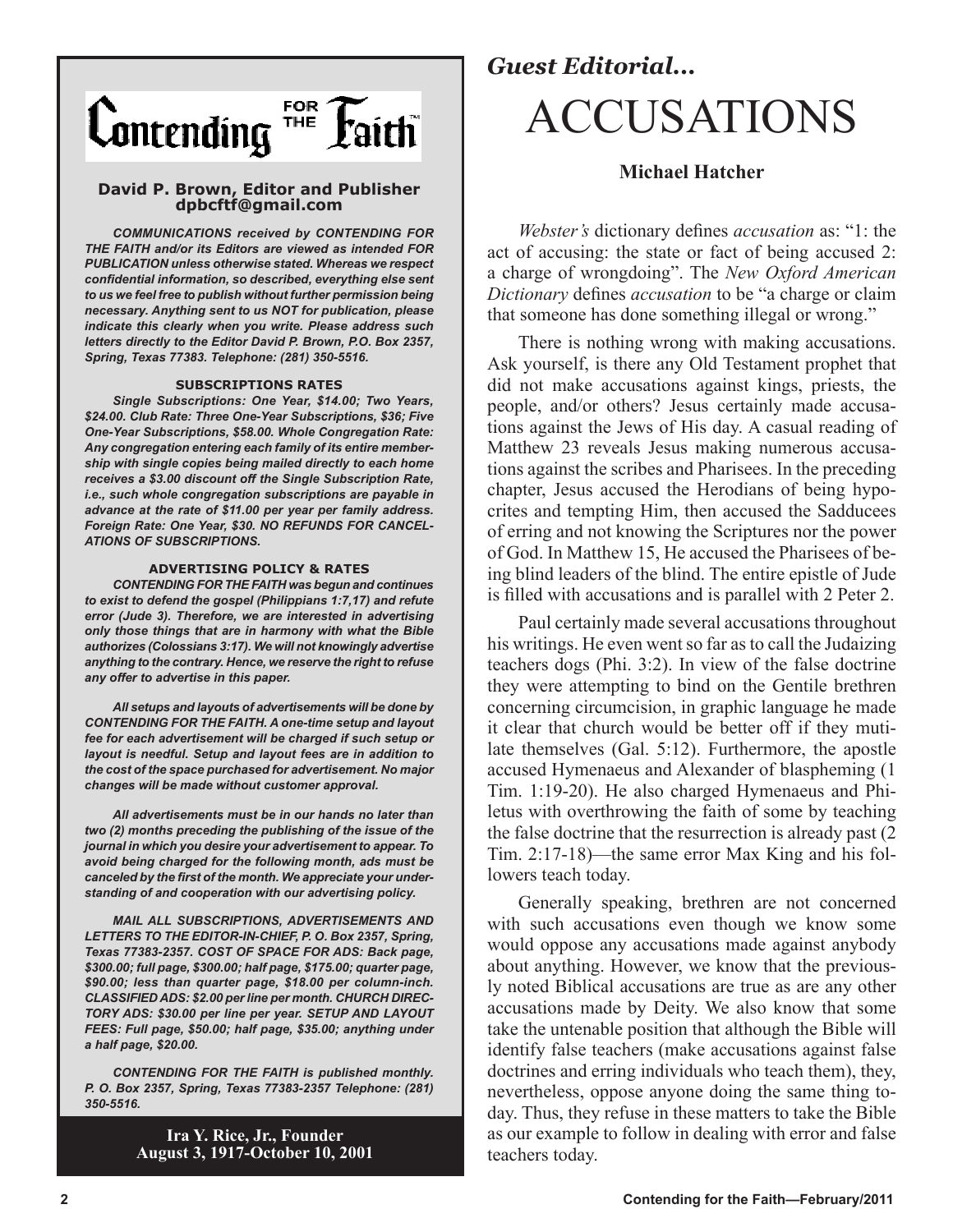#### **ACCUSATIONS MADE AND PROVEN TO BE TRUE**

Beginning several years ago, we began making public accusations against Dave Miller, charging him with being a false teacher. This began at least as early as 1997 when I asked Dub McClish to review elder reevaluation/reaffirmation (show the error of it and refute it) for the Bellview Church of Christ, Pensacola, FL lectureship book and in his lectures that year. In his 1997 review, brother McClish examined the sermon Dave Miller preached for the Brown Trail congregation and their implementation of this error back in 1990. When Brown Trail practiced this error again in 2002, brother McClish was editor of *The Gospel Journal* and ran an article by Marvin Weir exposing this error. The theme of that issue was "The Change Agent Movement" and it was widely praised by faithful brethren. Although brother Miller was in the process of moving to work with Apologetic Press (hereafter AP) when the Brown Trail congregation again practiced it in 2002, he continued to be a member of the Brown Trail church. During these times, no one seemed to be in the least bit bothered by the accusations against Dave Miller as being a false teacher because of the error he willingly espoused, defended, and in which he participated. If they were bothered by the accusations, they certainly kept their displeasure to themselves.

However, things changed! In 2005 the sins of the director of AP (where Dave Miller worked) caught up with him. Brother Bert Thompson had to resign from AP. Many brethren then went into a mode of protecting and saving AP as some type of work that must survive no matter what. Sixty men agreed to allow their names to be used in a "Statement of Support" for AP. But AP named the same false teacher Dave Miller to be its executive director. With these events, certain brethren who had no problem with the accusations against Dave Miller were forced then to defend him and attack those who continued doing what they had been doing for a number of years—exposing and refuting Miller and his errors.

#### **ACCUSATIONS MADE BUT NO ATTEMPT MADE TO PROVE THEM**

Some have made accusations against those of us who have exposed Dave Miller. *However, simply because accusations are made against anyone does not make the accusations true!* Although we have provided ample evidence of the false teachings of Dave Miller, we have also called upon those who have made accusations against us to provide the evidence proving their accusations. For example, Keith Mosher, in answer to a question regarding the accusations made against Dave

Miller and if MSOP supported him, said:

I teach logic, and this is the kind of question that says, "Have you stopped beating your wife?" It doesn't matter what we say; somebody's going to write about us. I've been preaching for 42 years, brethren, and I stand right where I stood 42 years ago. And my friends will believe that, and my enemies won't, but these people are as vile a group, and I do mean vile, as I have ever read after in my life. I have never seen the kind of attitude they have.

He also stated, "If you're going to believe some of these publications, you're going to have a problem because those brethren are lying to you." Mosher made these statements in the 2006 West Kentucky Lectureship. In the August 2007 issue of *Defender*, we stated to brother Mosher:

It is very easy to get up in a friendly environment and make accusations against someone. It is another matter to prove the accusations. I am presenting a challenge to brother Mosher to document and prove any lies *Defender* has printed about Dave Miller!

To this date brother Mosher has not even made an attempt to prove his accusations made against those of us who have proven the accusations we have made against Dave Miller. (*Brother Mosher, the challenge is still open for you to prove the accusations you made!* I do not expect him to attempt to prove them because he cannot prove them.)

#### **UNPROVEN ACCUSATIONS FROM THE WEST COAST**

Now we have another brother who is making accusations against us. Brother Wayne Jackson wrote to brother Doug Post the following and we quote:

I know Dave Miller very well and I believe he has been misrepresented quite maliciously. I am convinced that he holds no position on the eldership, or on the marriage "intent" matter, that is contrary to the Scriptures, nor to that which our brethren have entertained for many years. There is a small clique who have a personal grudge against Dave, and they have a mediocre group of disciples who mindlessly walk in lock-step with them. Dave has not "repented" of anything in connection with the false accusations made against him to my knowledge.

*Brother Jackson makes several accusations, yet offers no proof.* He asserts that Dave Miller "has been misrepresented." If he has been misrepresented, then certainly that misrepresentation is wrong and sinful.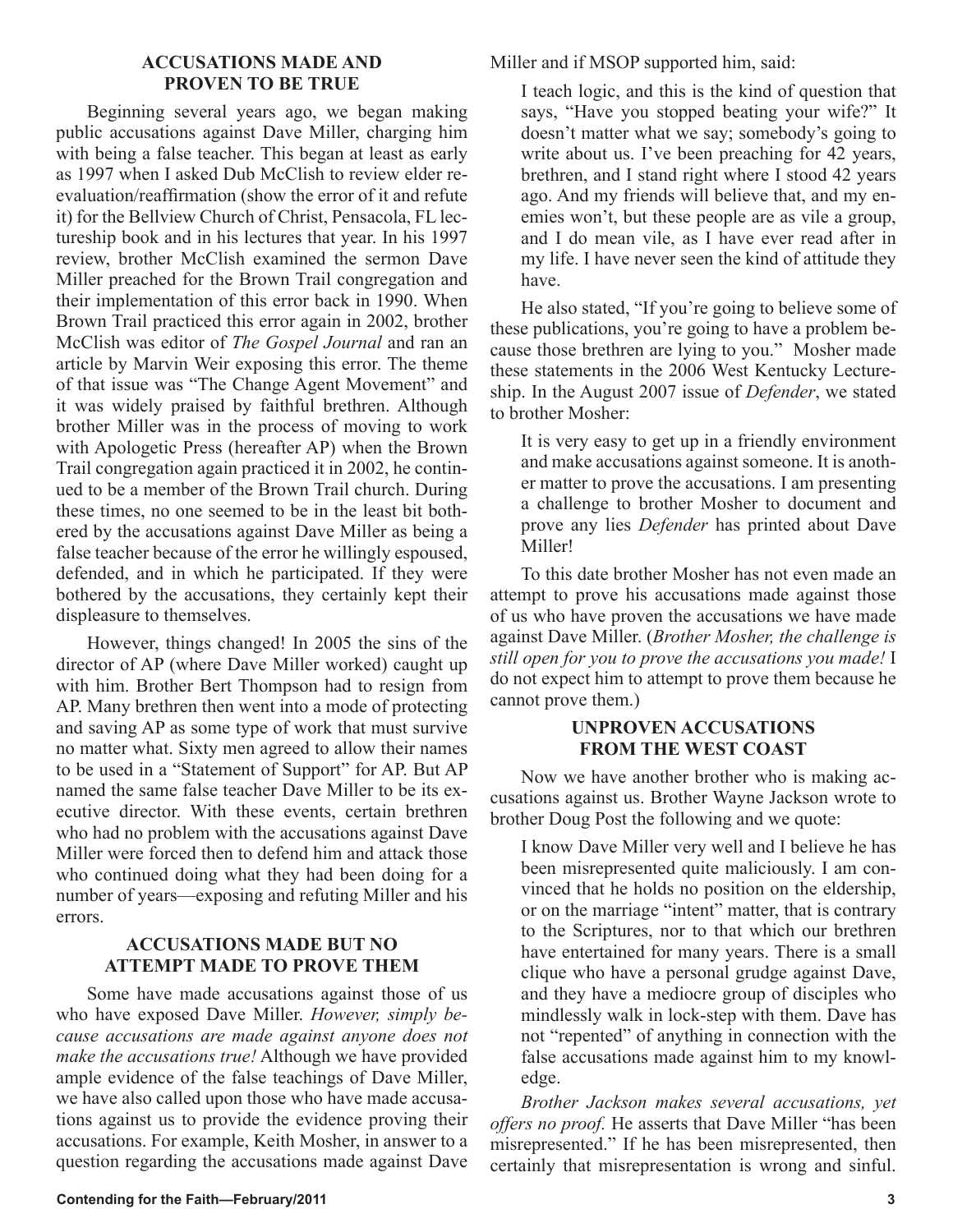Thus, as is the case with any and all misrepresentations, correction needs to be made. Jackson' statement regarding Miller is in the context of Miller's position on the eldership and his marriage "intent" doctrine. Just as we have challenged brother Mosher to prove the lies he claims, *we call upon brother Jackson to prove that brother Miller has been misrepresented regarding these matters.*

Then, he boldly asserts that we have done this "quite maliciously." *Malicious* is defined to be "characterized by malice; intending or intended to do harm." *Malice* is defined as "the intention or desire to do evil; ill will." *Will brother Jackson prove that those who have exposed Miller's false teachings have done so with malice?* If I know my heart, there is no malice intended, but a desire to stand for Truth and the Lord's church as we oppose and all error that stains the beautiful bride of Christ. Maybe brother Jackson thinks he is omniscient, knowing the hearts of others. Apparently he must consider himself such because he also says we "have a personal grudge against Dave." Again, brother Jackson, can you prove (not just make accusations) that I have, or anyone else who has, exposed brother Miller has "a personal grudge against Dave"? Do you not know that you are obligated before God and those you accuse to prove your accusations (1 The. 5:21)? You must know my heart better than I do, because (if I know my heart) I have no personal grudge against him. This is a matter of Truth as opposed to error.

In derogatory terms, brother Jackson labels all those who oppose Miller as mindless. Is it not possible that someone can look at evidence and come to the conclusion that Dave Miller is a false teacher? Please do not simply accept what we say about Dave Miller! We do not desire anyone to blindly follow anyone or anything. Surely brother Jackson does not desire for anyone to follow his comments without him proving his case to be true. Instead, closely examine the evidence. Then follow what the evidence proves. That approach to any matter is right and cannot be wrong, even though in doing so some will falsely accuse you of walking "mindlessly" in lock-step with others.

Brother Jackson said we have made "false accusations." Brother Jackson, have you looked at the evidence? Have you examined the review of Miller's sermon and Brown Trail's actions that Dub McClish wrote that first appeared in the 1997 Bellview Lectureship book *Leadership*? (The material in that chapter was also delivered at the Florida School of Preaching Lectureship in 2001.) Has he examined the material I presented in the Spring Church of Christ *Contending For The Faith* Lectureship in 2010? Brother Jackson, have you listened to the recording of Dave Miller's sermon? Have you examined the four forms that were handed out to the Brown Trail members regarding their elder re-evaluation/reaffirmation? We certainly welcome brethren to examine the evidence! Do not take our word for it. *Brother Jackson, we have not made "false accusations" against brother Dave Miller*. Have we made accusations against brother Miller? Absolutely! However, the accusations we have made against him are true.

Brother Jackson wrote the following regarding Miller:

I am convinced that he holds no position on the eldership, or on the marriage 'intent' matter, that is contrary to the Scriptures, nor to that which our brethren have entertained for many years.

 Either brother Jackson has not considered the available evidence or he is in agreement with the false positions of Dave Miller. Thus, we state to him: Since you are convinced of these matters, are you willing to sign a proposition regarding them so you can defend them in public debate? Others have lost any backbone they may have had when challenged to defend what Dave Miller preached and what Brown Trail practiced resulting from his sermon. Dave Miller himself will not defend it in an honest, open, public debate; are you willing to do so, brother Jackson? We stand ready and willing to oppose the practice in a 4-night public debate (I know you have publicly debated others regarding what they believe, so why not sign a proposition regarding this subject). If you are not willing to engage in a public four night debate on this matter (you would be defending what Dave Miller preached and Brown Trail practiced), then we are also ready to engage you in a written debate on the subject. Either way brother Jackson, will you have enough courage to defend these practices or do you expect brethren to simply be a "group of disciples who mindlessly walk in lock-step with" you?

#### **HAS MILLER REPENTED OR NOT?**

Since we are so often told by Miller's defenders that brother Miller has repented of his teaching regarding the errors discussed in this article, how is it that brother Jackson states he (Miller) has not repented? I do wish these brethren would make up their mind—has he repented or not? You brethren really need to get your act together on this.

> **—4850 Saufley Field Road Pensacola, Florida 32526**

๑๛๑๛๑๛

The wise carry knowledge as a watch—not for display, but for personal use.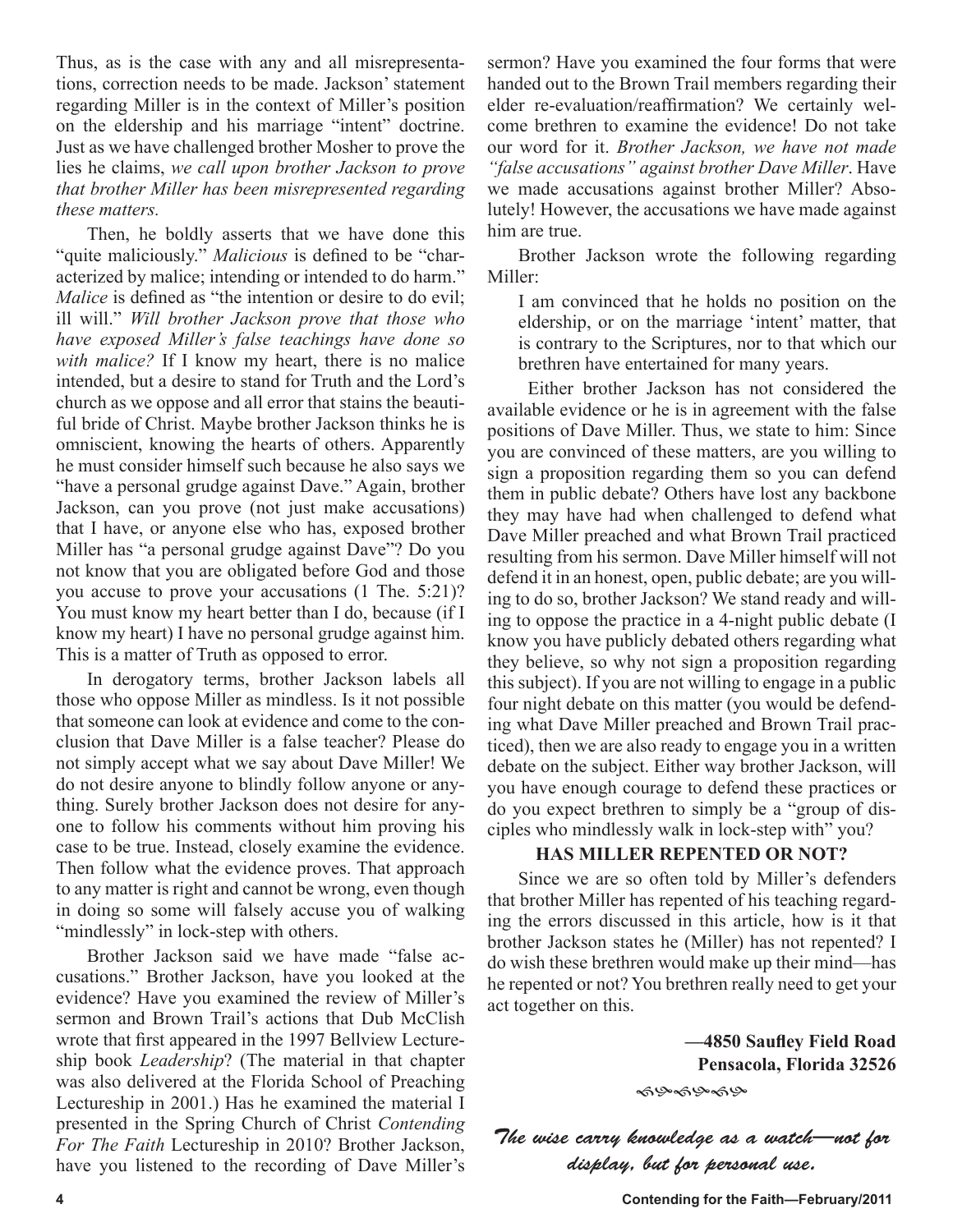Christians, saying: **(Continued From Page 1)**

> **But there were false prophets also among the people, even as there shall be false teachers among you, who privily shall bring in damnable heresies, even denying the Lord that bought them, and bring upon themselves swift destruction. And many shall follow their pernicious ways; by reason of whom the way of truth shall be evil spoken of. And through covetousness shall they wish feigned words make merchandise of you: whose judgment now of a long time lingereth not, and their damnation slumbereth not" (2 Peter. 2:1-3).**

#### Also, in the same vein and with the same urgency the apostle John wrote, **"Beloved, believe not every spirit, but try the spirits whether they are of God: because many false prophets are gone out into the world** (1 John 4:1).

This young prophet, so faithful in discharging his obligation to God in the matter of Jeroboam, now succumbs to a lie told him by one he should have been able to look to for exemplary conduct and encouragement in his faithful service to God. Thus, we should learn that when we put our trust in people, even brethren, to the point of not verifying or proving their reports or teaching, we are food for Satan's table as was this young prophet. As Peter wrote, **"Be sober, be vigilant; because your adversary the devil, as a roaring lion, walketh about, seeking whom he may devour"** (1 Pet. 5:8).

#### **WHAT HAD THE OLD PROPHET DONE?**

Have you ever wondered why God sent a prophet from Judah to cry against the wickedness of Jeroboam's ways in his newly formed northern kingdom of Israel when the Scriptures reveal that, **"there dwelt an old prophet in Bethel"** (vs 11)? One is not being presumptive to conclude that the old prophet knew what the Law of Moses taught concerning idols and the correct worship of God under the Mosaic economy. Had the old prophet failed to see the pressing need to speak **"against the altar in the word of the Lord"** (vs. 2)? Had he blinded himself to the departures from the Law that Jeroboam had decreed? Also, did he not know the consequences of departing from God's law? Maybe he, as some brethren have espoused regarding certain errors today, arbitrarily decided that although Jeroboam had violated the teaching of the Law of Moses, Jeroboam's sins did not warrant creating all sorts of trouble by publicly, strongly, consistently, and steadfastly exposing and refuting them—especially when such actions would bring trouble to him. Was it the case that he was a coward, fearing what would happen to him if he spoke out boldly and publicly against the apostasy Jeroboam had authorized and carried out (vs. 4a)? Is it possible that preceding the events involving the young prophet's public denunciation of Jeroboam's sins that the old prophet had spoken against the king's apostasy? Could it be that in his work among the people the old prophet had grown weary in well doing in speaking against Jeroboam and, therefore, had ceased his opposition to Jeroboam's errors sometime before the young prophet came to Bethel (Gal. 6:9; Heb. 12:3)? Is it possible that the old prophet feared the loss of friends, income, etc., if he publicly opposed Jeroboam's sins?

Furthermore, having invited the young prophet to visit in his home and having heard from the young man of God the reason he could not accept his invitation (vs. 17), why did the old prophet brazenly lie to the young man in order to get him to accept his invitation (vs. 18)? Did he not care that the young man must suffer the consequences of his disobedience to God—in this case his believing and obeying a lie? Perhaps it was the case that the faithful conduct of the young prophet forced the old prophet to face the fact that he no longer possessed the love he once had for God and Godly things; that he had lost the burning desire to preach the whole counsel of God and confront any and all error, no matter his personal cost (Psa. 119:104,128, Acts 17:16, 17). By the great and faithful work done by the young prophet, could it be that the old prophet felt the prick of a guilty and shamed conscience? In the very presence of apostasy, had the old prophet sought to save his life by remaining silent? Had he digressed to the pitiable state of lying in the name of God in order to stay in favor with Jeroboam? Had lying become so commonplace with him that he had no pangs of conscience when he lied to the young prophet in order to achieve what he desired? Whatever the case with the old prophet, why would he resort to a lie in order to persuade the young prophet to come with him?

We cannot know the answers to the previous questions for the Bible does not reveal them to us. But, we do know that God used the old liar to rebuke the young prophet for allowing himself to be deceived and, thus, disobey God. In doing so, the old prophet reminded him that he must suffer the consequences of his sins. Indeed, following the death of the young man, the old prophet stated that he knew the young man had sinned in believing and obeying the lie he originated and by which he deceived the young prophet (1 Kin. 14:20-32). No wonder we have so many warnings in the Bible admonishing us not to be deceived (1 Cor. 6:9; 15:33; Gal. 6:7; Eph. 4:14; 5:6; 2 The. 2:3; 2 John:7).

#### **SOME LESSONS LEARNED**

Let us notice some valuable lessons found in this tragic Old Testament account that are profitable to us in our conduct in the church (Col. 3:17; Rom. 15:4). *Among other things, this account teaches us that some elderly religious people, even some long-term preachers, elders, etc., under given circumstances and situations are not beyond lying to get their way with others.* In a culture and religion that highly respected and honored age, experience, and the wisdom that should come with many years of faithful service to God, did the old prophet use his influential position to take advantage of the young prophet's respect for him? *We do not have to know the reason the old prophet lied to the*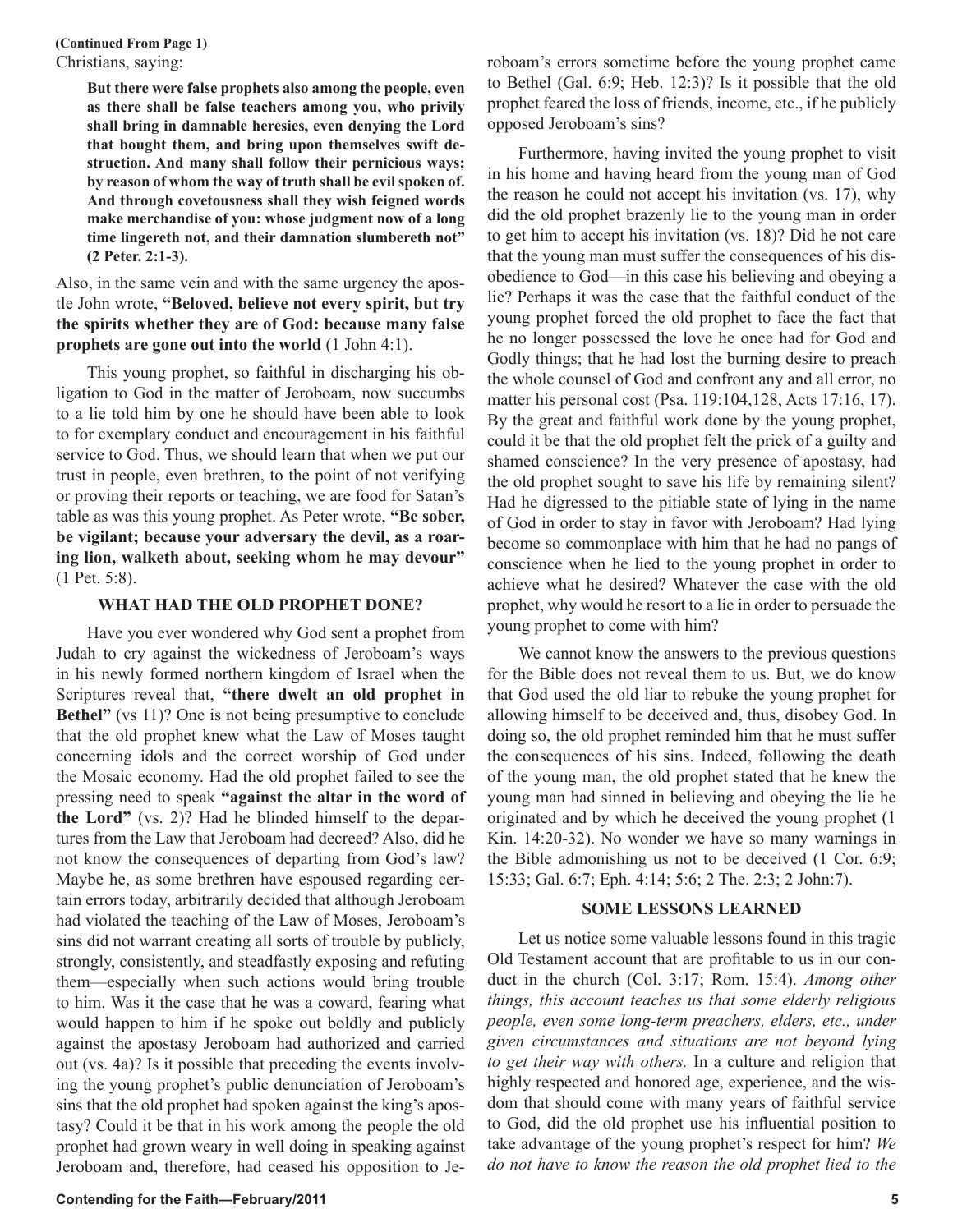*young prophet to know that he did have a reason for doing so.* Moreover, the reason that was behind the old prophet's lie was so important to him that it motivated him not to care about the consequences for lying to the young man and the consequences the young prophet must suffer for believing and obeying his lie.

*Are we so Biblically ignorant, or so weak in faith, or so naive that we think some church members today will not lie to their brethren?* Today, do we really think that those brethren who allow themselves to be deceived into disobeying God will escape punishment? Also, if this old prophet did not care about being punished for telling a lie, or care about the young prophet being punished for believing and obeying his lie, why do we think that certain brethren today will not conduct themselves toward their brethren as did the old prophet toward the young prophet? Surely these are some of the lessons God intended us to learn and apply to our lives that we might remain faithful to Him.

#### **THE DIFFERENCE BETWEEN REHOBOAM AND THE YOUNG PROPHET**

It is interesting to remember that Rehoboam rejected the counsel of his older and wiser advisors to follow the council of the younger, inexperienced, and less wise men with whom he grew up. The young men's foolish advice the King followed and it brought hurt to all of God's people at that time and far into their future (1 Kin. 12:6-11). But in the case herein studied the young prophet listened to and was persuaded by an old prophet. However, simply being an old man's message did not mean that his message was truthful. The young man received the old man's message to his own hurt. Thus, because one is chronologically old does not guarantee that person's message to be truthful or wise.

We must not overlook an important difference in the case of Rehoboam and his acceptance of the advice of his young advisors, and the case of the young prophet believing and obeying the old prophet's lies. Please keep in mind that one of the obligations of the king was to keep the unity of the kingdom through his faithful adherence to God's Word and making very sure that the affairs of the kingdom and the conduct of the people were directed only by God's Word. Indeed, the king was to have his own copy of God's Word. Clearly, God expected him to study and know it (Deu. 17:18-20; Please note the good example of King Josiah in 2 Kin 22:8-13; 2 Chr. 34:20ff).

Rehoboam had two options from which to chose by which he could discharge his obligation to keep the unity of the kingdom—(1) the advise of the old men, or (2) the council of the young men. He was to chose the most expeditious (advantageous) option (in this case advice) through which he would discharge this obligation to God for the good of the kingdom. Which option was the most expeditious (advantageous) for Rehoboam to employ in discharging said obligation? Was the most expeditious option (1) the advice of the older men, or (2) the advice of the younger men? Rehoboam chose the advice of the young men. Their advice did not expedite the discharging of his kingly obligation—the preservation of the unity of Israel. *Please note that Rehoboam's choice was in the area of options, but not obligation.* He had the obligation to preserve the unity of Israel, but the question was, "How was he going to discharge that obligation?" Sadly, the option Rehoboam chose did not expedite his kingly obligation to keep Israel united.

However, in the case of the young prophet and the old prophet of 1 Kings 13, we are not dealing with optional matters. We are dealing with obligatory matters—*in this case the authorized prohibition (obligation) God placed upon the young prophet through His Word and the obligation God placed upon the young prophet to return by a different route from the way he traveled in his journey to Bethel* (vss.8-10, 16, 17). When the young man believed and obeyed the lie of the old prophet, he violated a God-given obligation that he was to faithfully discharge without any addition, subtraction, or alteration of it. He violated what he was authorized/ obligated before God to do (1 John 3:4; Col. 3:17).

#### **CONCLUSION**

Whatever his reason for doing so, the old prophet lied to the young prophet and God executed the young prophet because he believed and obeyed that lie (1 Kin. 13:20-24). Clearly, because brethren today are preachers, elders, deacons, Bible class teachers, editors, college presidents/professors, preacher training school administrators/instructors or, for that matter, any church member who disseminates information, does not mean they are beyond telling lies in order to get their way! Yes, some brethren have lied, do lie, and will continue to lie in order to keep another's fellowship, friendship, financial contribution, admiration, promotion, and about any thing else they think will magnify, extol, and advance their cause before the church.

Many hundreds of years after the Old Testament account of the two prophets studied in this treatise, Luke gives us the account of Ananias and Sapphira—the husband and wife Jerusalem church of Christ members who conspired to lie and did so before the apostle Peter (Acts 5:1-10). Had they never heard about the old and young prophet of 1 Kings 13? If they knew of them, they learned nothing beneficial to their spiritual well-being from that account—and Old Testament account written for the spiritual benefit of all Christians then, now, and until the Lord returns.

That being the case with them, why do some seem to find it difficult to believe that certain church members today—yes, even and especially those who are reputed to be **"somewhat"**—will lie as a means to justify the end they seek? Have we also failed to learn from these Old and New Testament accounts, as well as the specific teaching of the Bible concerning deception and lying? How is it that some fail to see that God punishes liars and those who allow them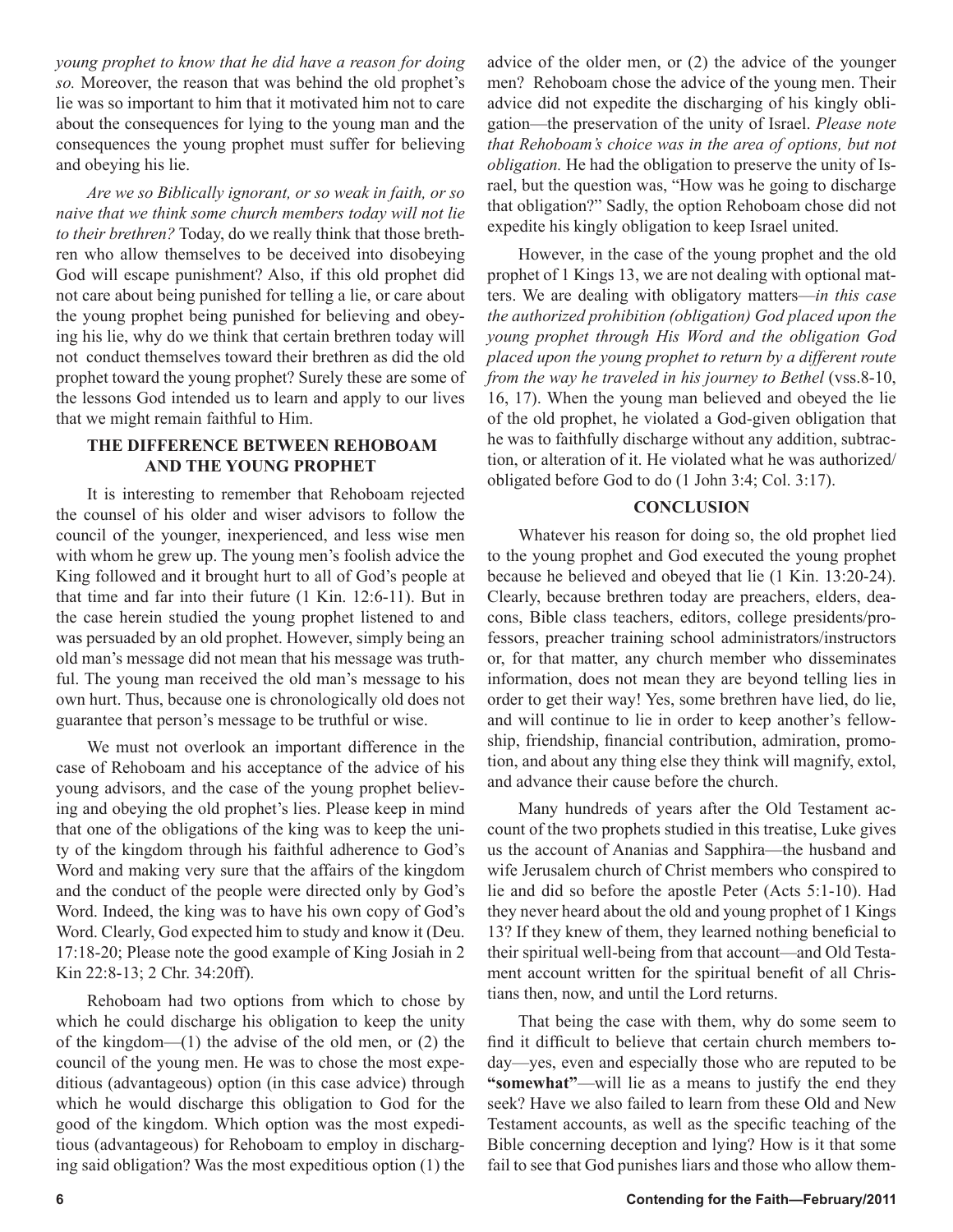selves to be deceived by them. Furthermore, are we blind to the fact that such sinners can and do occupy places of leadership in the Lord's church? When church members about whom Paul wrote, **"who seemed to be somewhat, (whatsoever they were, it maketh no matter to me: God accepteth no man's person)"** (Gal. 2:6), commit sin, their **"somewhat"** status must not must not stop us from faithfully performing our duty to God concerning such sinners. This means rebuking their sins as publicly as they were

committed, as we plead with them by the mercies of Christ to repent in as public a fashion as their sins were committed. Moreover, when they persistently and obstinately refuse to repent, but instead attempt to justify their disobedience to God, this too must be publicly noted and kept before the Lord's church as long as they refuse to repent of their sins. *This is the way that is right and cannot be wrong, "somewhat" brethren, whomever they may be, notwithstanding.*

#### **—David P. Brown, Editor**

#### 

#### *SOBERING SOUNDS*

## **"WE MAKE HIM A LIAR"**

#### **Charles Pogue**

Among others, the following facts are presented us in 1 John 1:6-10: (1. God is light. (2. If we walk in the light we have fellowship one with another. (3. If we say we have no sin we deceive ourselves. (4. If we confess our sins He will forgive us. (5. If we say we have no sin we make Him a liar. *How, one asks, does one make God a liar by claiming to have no sin?* It is God, His very nature, and His Law that determines what is sin. If one does a thing that is contrary to God's His law (1 John 3:4), yet claims he has not sinned, he is asserting that what God has said is sin is, in reality, not sin, therefore accusing God of being a liar. That cannot be, because it is impossible for God to lie (Tit. 1:2).

Why, then, would one (particularly a child of God) who has committed sin, deny that he has sinned? John clearly expresses one reason in the above context: *the Word of God is not in him*. It goes without saying, if one asserts sin is not sin when the Word of God says it is, clearly God's Word is not in him. Another reason is found in a prerequisite to confession—humility. Amidst a world that focuses on self-esteem, claims truth is subjective, and promotes the idea of "you are okay, I am okay" humility is becoming an increasingly rare commodity. However, as part of the new man, we are to put on humility (Col. 3:12). One who rises up against God, by claiming he has not sinned, has cast forth part of his spiritual clothing, and stands before God exposed as arrogant and full of pride.

God said of Israel of old,

**If my people, which are called by my name, shall humble themselves, and pray, and seek my face, and turn from their wicked ways; then will I hear from heaven, and will forgive their sin, and will heal their land** (2 Chr. 7:14).

In order for God's children to receive forgiveness of sin, they must humble themselves, which calls for admitting that sin is sin, turning from it, and praying. *Watch out for old Mr. Pride!* Here he comes planting the thoughts of "I didn't do it" or, "Yes, I did it" *but* there is nothing wrong with it. Pride may even turn the guilty one into a liar who claims he did not do it at all when in actuality he did.

Whatever happened to humility? Did some lose it when backed into a corner by their guilt? Then from their corner they chose to defend their actions, only later to find themselves even farther from God and denying some other sin to be sin, and, thus, embracing that too. Did they, for the sake of friends or acquaintances, deny that sin is sin, or deny it has been committed, and thus not only fail to receive God's forgiveness for themselves, but also, stand in the way of humility and forgiveness on the part of another? Sin is serious business, so is the humility required to confess it, bend the knee in prostration, and lift the pleading voice to the Almighty on high.

Though Jesus did no sin nor was guile in His mouth (1 Pet. 2:22), yet He remains the ultimate example of humility. He did not count equality with God a thing to be so held on to so much that He would not take upon Himself humanity and live among us (Phi. 2:7). That humility led Him to the cross where in obedience to His Father, in humility, He sacrificed Himself for us (vs. 8). But just before Jesus faced the mob, the illegal trials, and the humiliation of dying as the lowest of thieves, He set a supreme and timeless example of humility by washing the apostles' feet (John 13:5). If Jesus, who knew no sin, could humble Himself to the extent of doing the task of a servant, when He was really Lord of all (and He did), why do brethren deny or defend the wrong they commit rather than humbling themselves before God and seeking His forgiveness? Pride is a robber and thief, depriving men of humbleness of mind, the forgiveness of God,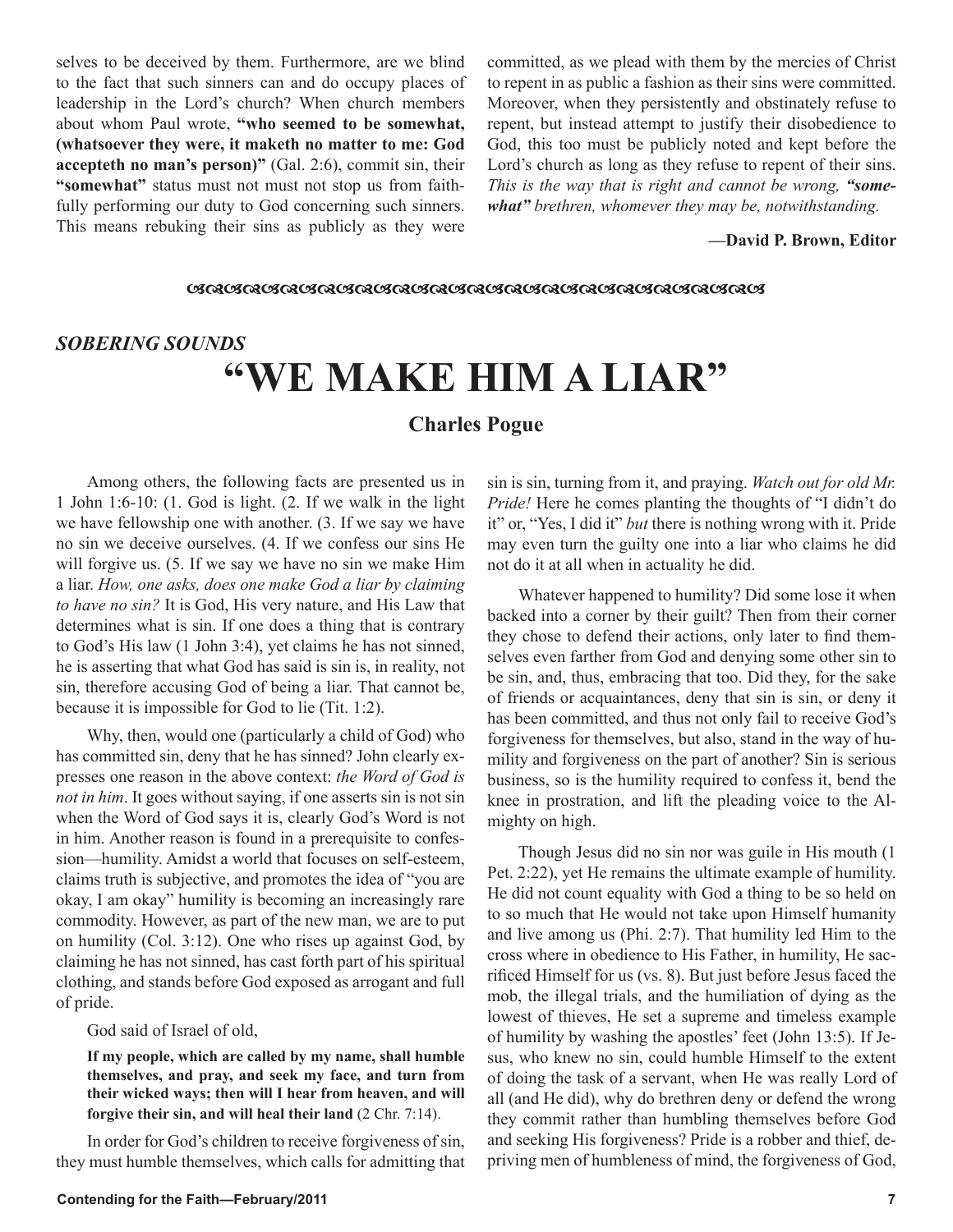and ultimately a mansion among mansions, while filling the pitiful void of character with the arrogance of conceit.

One other reason men will deny their sin, thus having it remain, is one's standing among others they hold in high regard—"If I admit I've done wrong, I'll lose my standing among brethren." There he is, old Mr. Pride rearing his ugly head once again. Hopefully, we can have higher regard for the Truth and our brethren than that! If you have sinned, and your brethren are what they ought to be, they will fellowship in the joy of heaven over the sinner who has repented, not think less of you. Who has the respect of his fellows, the man who denies he has sinned when his loved ones know he has, or the man who confesses his wrong under the same circumstances? It is the one who shows the strength of character and the lowliness of mind to confess his wrong and seek God's mercy.

Who is a weak man? Is it the one who admits it when he has sinned, or the one who denies it? Is the humble man, the one who confesses his sin, or the one who accuses God of being a liar by denying that sin is sin? Oh, that those who have lifted themselves up with pride after the semblance of the Prince of Tyrus, falsely painting themselves in the frame of perfect beauty, would humble themselves as Saul of Tarsus did when confronted with his sins. Why will they persist in their sins all the time portraying their position as invincible when they are the mere antithesis of invincibility? Would to God they would bow the knee to the Almighty, mourning for and repenting of their sins that separate them from God and fractures the blessed fellowship with those who care for nothing else but the salvation of men's souls. But whether such brethren humble themselves before God, repenting of their sins or not, we have our duty to God to be humble and continue to submit to the New Testament principles of Godly conduct.

#### **—P.O. Box 592 Granby, MO 64844**

# **SOFT-PEDAL JOURNALISM**

#### **Foy E. Wallace, Jr.**

Personalities in journalism, which means naming teachers of error along with systems of error, are not any violation of courageous, dignified, religious journalism. Naming the men who teach error and practice deception in religion, even in the church, "can be done in a courteous and Christian manner," but it should be done.

To talk and write of courageous, dignified, courteous methods of religious journalism is to deal only in broad generalities. For some of our old landmarks as Gospel papers to recede from former drastic policies and retreat behind the verbiage of carefully worded resolutions of editorial committees to restrain the powers of pens, is a keen disappointment to many of us who have looked to these papers to take the lead in a major fight, without generalities, relentless offensives against false movements and the men who promote them.

Whether some "temptation or scheme of intimidation" has "seduced" and "provoked" the editors and publishers to modify policies we cannot say, but it is obvious that something has caused them to seek retrenchment. Our only point here is that it is no time to be saying pretty platitudes and dealing in generalities. We are in a fight for the Truth and the cannon fire cannot cease until the enemies of the church stack arms.

Calling names of false teachers and their aides and sympathizers is neither undignified nor discourteous, because Paul did it, and he was courteous, dignified and educated. He said, **"Demas forsook me, having loved this present world."** Again he said that Hymenaeus and Philetus had shipwrecked their faith and were overthrowing the faith of others by their theory of the resurrection and he wrote it down in the New Testament (a rather dignified book) that he had turned those brethren of his over to Satan. He clashed with Barnabas upon one occasion and withstood Peter to his face and rebuked him publicly. Neither incident ruined the church, nor marred the dignity of the New Testament. He further said that Alexander the coppersmith did him much evil and declared that the Lord would reward him for what he did. Paul did not seem to covet the kind of reward he intimated Alexander would get. He told a perverter of the Truth one time that he was fun of guile and villainy, called him the son of the devil, and asked him if he ever intended to quit perverting the way of the Lord.

When a paper develops better manners than the New Testament and a preacher becomes more dignified than the apostles, neither is worth anything to the defense of the Truth nor to the cause of Christ.

#### **—Deceased**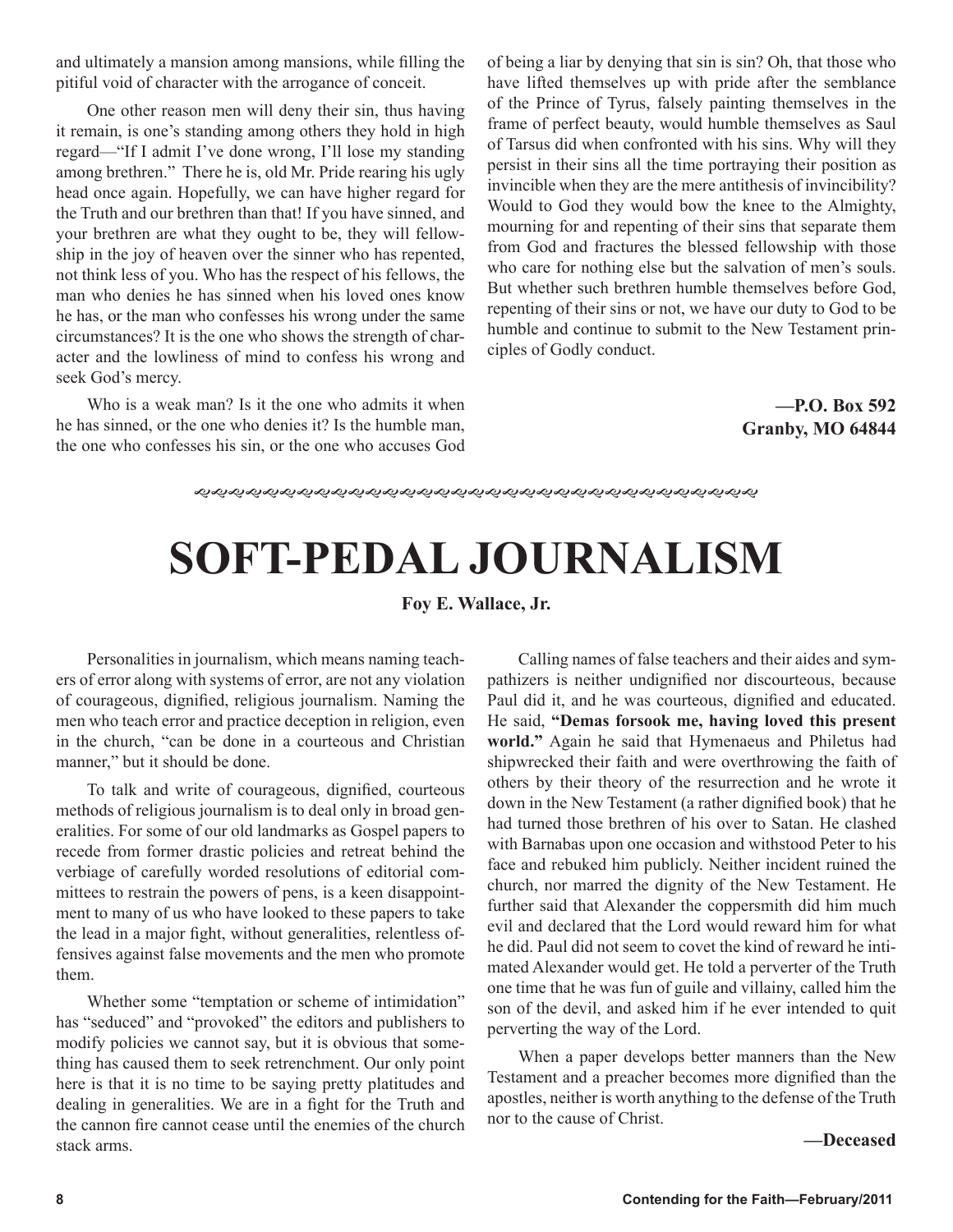# **RAT POISON**

#### **Donald E. Davis**

Recently I approached an area preacher concerning the featured speaker of a men's retreat he was coordinating. The speaker was to be a brother whose teaching and book on marriage, divorce and remarriage is erroneous according to Scripture. The brother in question was reputed to be an eloquent speaker and very knowledgeable.

The preacher, whose eldership is responsible for bringing this false teacher to the area, assured me that "he would not speak on marriage, divorce and remarriage ... and that he was coming." He was to speak on "how to lead people to Christ," as if this could solve the problem.

It is not enough that a man whose teachings are plainly erroneous on one doctrine says the "right thing" most of the time. Much, in fact, most of what a false teacher says may be true. Billy Graham is a good example. *However, rat poison usually is at least 98% good grain; it is the 2% poison that kills every time*. His accuracy in an isolated engagement is one thing, but what he may say in private conversations, or an examination of the overall slant of his teaching is quite another matter.

#### **GIVING CREDIBILITY TO FALSE TEACHERS**

The real danger of such a false teacher being afforded a public opportunity to speak is that it gives him credibility and respectability before innocent and often immature brethren who may be overwhelmed and deceived. Such is allowing brethren to sip deadly poison. (cf. Tit. 1: 10-11).

The most tragic thing is that elderships and preachers allow this to happen and be put on the spot, rather than putting the speaker on the spot as rightfully should be the case. To insist that the Truth be taught unflinchingly in love is not legalism (Eph. 4:11-16). It is acting from love. The struggle for sound doctrine is often very painful, but is a labor of love for Truth and people; a failure here is Satan's delight. Some "issues" are for sound doctrine (1 Tim. 6:3-4).

Within our brotherhood, whatever has happened to the love (agape) to **"test the spirits"**? (1 John 4: 1-6). Have we drifted so far from the Truth that we apply this exclusively to "radical denominational teachers"— and this seldom uniformly? God never intended that love (or a current brotherhood facsimile of it, more like an *esprit de corps*) cover or ignore even one false teacher or his teaching (Gal. 2:4-15). In fact, mature love demands that they be identified and exposed by name, at least to those who have the need to know. (Cf. Acts 20:28-32; 1 Tim. 1: 18-20, 2 Tim. 4: 14-15).

#### **IS IT REALLY LOVE?**

Do we love the brethren if we allow them to sip the

deadly poison of false doctrine? Our first love must be to the Truth and sound doctrine (John 8:31-32). A form of it cannot save. Jesus prayed for unity based upon Truth, and not for a union palatable to most (John 17: 17-21; cf 2 Tim. 4: 1-5).

One hears the phrase **"we be brethren"** used a lot today (Gen. 13:8). No doubt much division has been unnecessary. Without question a great challenge before the church always will be learning to live together as brethren. However, there are brethren we cannot fellowship as faithful brethren and still be faithful to God (cf 1 Cor. 5; 1 Tim. 1:18-20; 2 Tim. 4:14-15; 1 John 2:18-19; 4: 1-6; Rev. 2: 12-29). Neither their actions nor dispositions can be tolerated. Unless we expose them, then we are approving their false teaching.

We cannot show love and allow one intentionally to spread spiritual death, however subtle. Truth has no middle ground; it cannot be known by compromise or fabricating doctrine we can "live with." It ought to be evident that the simplicity of the Truth does not always appeal to the intellectual pride of some brethren (2 Cor. 11 :3; cf. 1 Cor. 2: 1-5).

#### **SOME LESSONS OF PRINCIPLE**

Let us consider some lessons of principle found both in the Old and New Testaments (Rom. 15:4, cf. Jos. 24:31; Jude 2:10).

1. God's people have never remained faithful to Him for very long.

2. Most of God's people always have been unwilling to accept the simple authority of His written Word for very long.

3. Most of God's people always have been unwilling faithfully to proclaim His message, or allow it to be faithfully proclaimed for very long.

4. Most of God's prophets (preachers today) always have been willing to say about whatever the people want to hear, or that seems to the advantage of their security.

5. Most of God's people always have done just about whatever they wanted to.

6. We can be deceived by thinking that the church today is an exception. All warning in the New Testament is for eternal vigilance (cf. 2 Peter 1 :5-11).

The time is far past when we ought to start applying these principles to the churches of Christ and not merely the denominations. If we do not, we will be a denomination.

The New Testament **"thoroughly furnishes"** the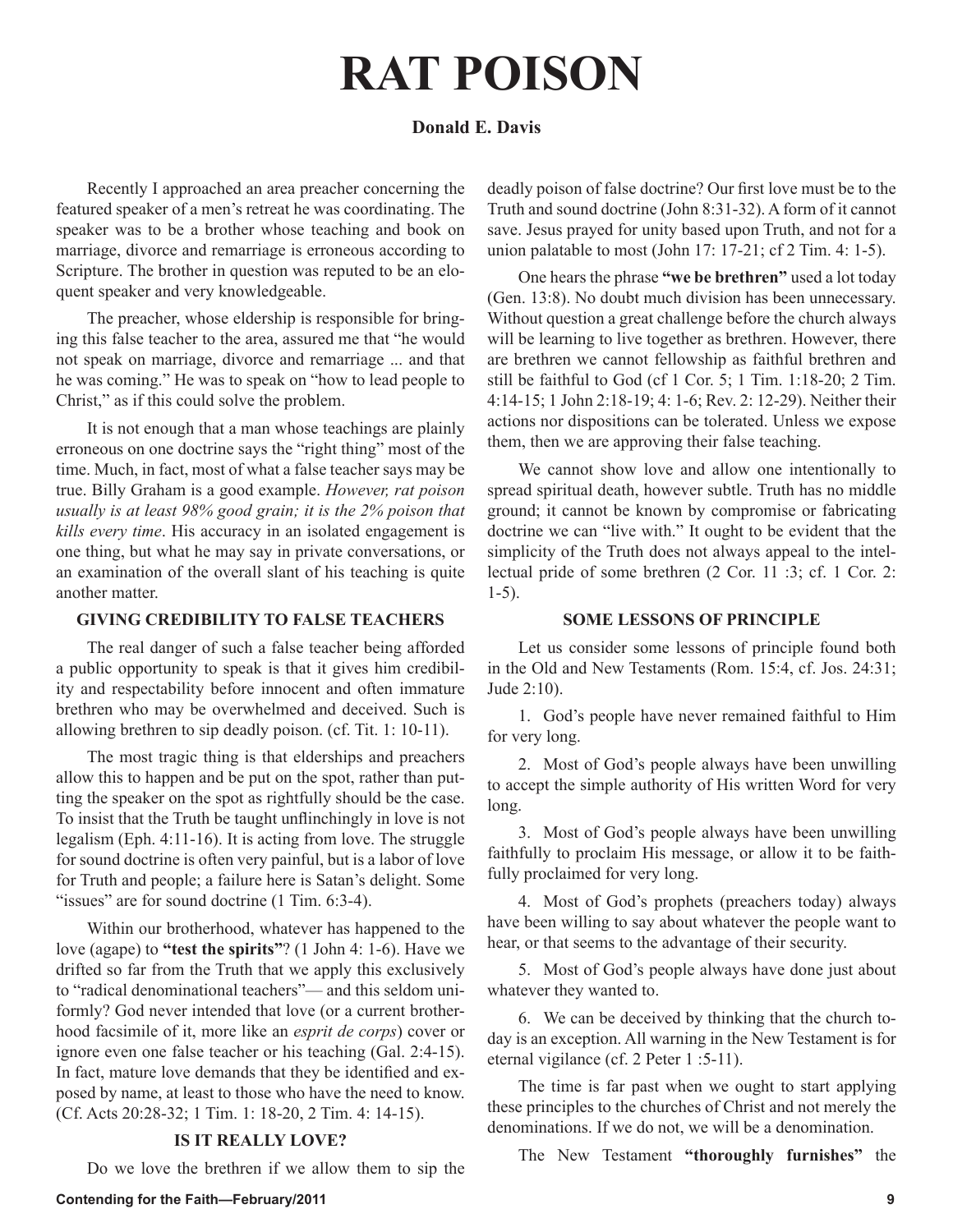church to discern false brethren and their doctrine (2 Tim. 3: 16-17). Are we no longer able or willing to do this? Love or "a grace-oriented church" cannot excuse error not being identified, exposed, and biblically dealt with. God's people are to be distinct because of their unalterable loyalty to the simplicity of His Word (Titus 2:11-14). We must serve God and His way only (Rom. 10:1-3).

**—Deceased**

#### **෨ඦ෨ඦ෨ඦ෨ඦ෨ඦ෨ඦ෨ඦ෨ඦ෨ඦ෨ඦ෨ඦ෨ඦ෨ඦ෨ඦ෨**

## **LEAVE IT TO DEAVER (PART 1)**

#### **Gary W. Summers**

For the past sixteen years many faithful brethren have been opposing what has come to be called "the Deaver doctrine." It first surfaced in a debate that Mac Deaver had with Marion Fox in 1994 and has been evolving ever since. The position emerging from that discussion was the subject of succeeding debates, the last of which occurred ten years ago. Several brethren have dealt with certain aspects of this false teaching at various lectureships, and the *Gospel Journal*, when edited proficiently by Dub McClish, devoted an entire issue in February of 2002 to exposing the various fallacies of Deaver's ideology. The *Defender*, *Contending for the Faith*, and a few other papers likewise devoted articles to this heresy during that same month.

In 2007, Deaver published what is purported to be the latest version of his beliefs, without which no one could understand his position. He assured this writer that, unless one had read this volume, he would not fully comprehend his view and thus would be misrepresenting him. Therefore, not cheerfully, but grudgingly and of necessity, this disadvantaged scribe purchased a copy and now (with all of the wonderful knowledge not heretofore possessed) is ready to examine and comment upon T*he Holy Spirit (Center of Controversy—Basis of Unity)* by Mac Deaver.

The very first chapter contains many errors, but the main concern of this examination will be chapter two, "The Gift of the Holy Spirit—Its Meaning." This topic has been debated for more than 100 years. Entire chapters have been written on the meaning of the phrase from Acts 2:38—and you shall receive the gift of the Holy Spirit. Only Mac Deaver could have the temerity to cover all three positions in ten pages and act as if anyone who would possibly disagree with him is unscholarly. Leave it to Deaver and his arrogance to think he has thoroughly analyzed everything pertaining to the subject and drawn the correct conclusions in so short a space.

The approach of these articles will be to deal with the shortcomings of this chapter. Later comments made in the book, if any, that relate to this topic will not be addressed here so that the analysis can be as brief as possible. Some are

intensely interested in this subject, but others are bored by it. It is important, however, that we understand this phrase what it means—and what it does not mean.

#### **ACTS 2:38 AND 10:45**

The purpose of Mac's second chapter is to determine the meaning of **"the gift of the Holy Spirit"** as found in Acts 2:38. Deaver rightly says that the only other time this expression is found in the entire New Testament is in Acts 10:45. "And there the reference is indisputably to the Holy Spirit Himself (see vs. 44)" (27). On the basis of this one verse, then, Mac and many others conclude that the Holy Spirit has given Himself as the gift in both passages. How simple things are for Deaver. It only took him four sentences to explain what (apparently unenlightened) brethren are still wondering about. After repeating that the phrases in both verses are identical, Mac hurriedly concludes: "This much is settled. The gift of the Holy Spirit is the Holy Spirit" (27). What an unsettling remark! This hasty bit of analysis cannot go unchallenged.

*First*, Acts 10:44 does say that the Holy Spirit fell on all who were listening to Peter preach the Word, but the gift of the Holy Spirit they received was not the Holy Spirit personally. Notice that immediately after saying that **"the gift of the Holy Spirit had been poured out on the Gentiles also,"** the text continues: **"For they heard them speak with tongues and magnify God"** (Acts 10:46). We know from 1 Corinthians 12-14 that speaking in tongues is a spiritual gift given by the Spirit. The text in Acts 10 tells us that the Jews who were with Peter were astonished because these Gentiles had received the gift of the Holy Spirit.

And how did they know that the Holy Spirit had fallen (a figure of speech) upon them? They heard them speak in tongues. Thus, the gift of the Holy Spirit is not the Spirit Himself, personally—but in this instance the ability to be able to speak in tongues. It may have dawned upon the reader that what was settled for Mac is not at all settled when looking at the text.

*Second*, the Holy Spirit falling upon them, in light of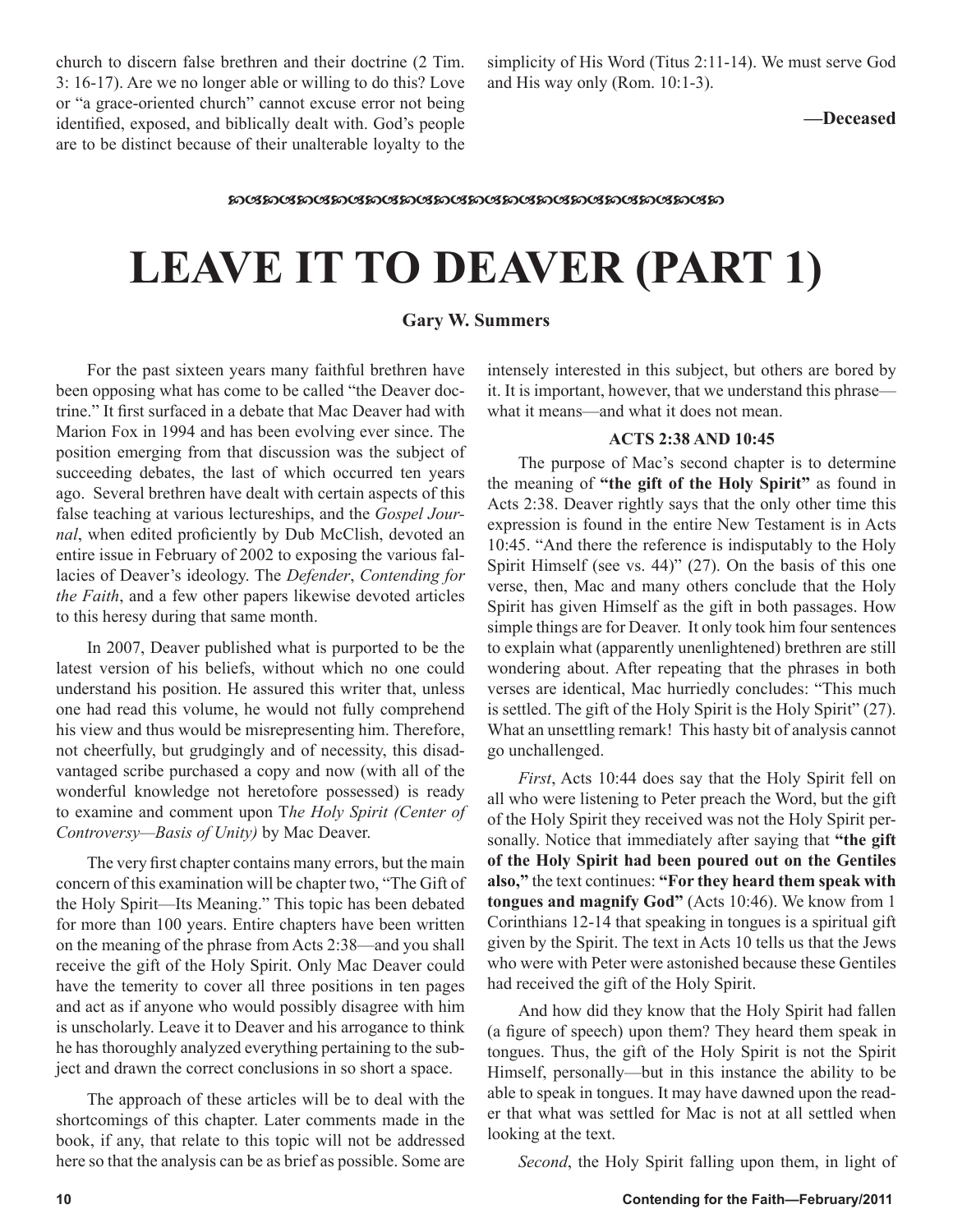the next two verses, is a metonymy of the cause (Dungan 271) where the Holy Spirit stands for what He has imparted to them—i.e., a spiritual gift. The same thing occurs later in Acts 19:5-6. Paul baptized twelve men who had only known the baptism of John. *"And when Paul had laid hands upon them, the Holy Spirit came upon them, and they spoke with tongues and prophesied."* Once again, the Spirit came upon them, and people could observe this fact by the spiritual gifts that they then showed. In both cases, these two groups received a miraculous gift—a gift of the Holy Spirit.

*Third*, according to Mac's logic, if the phrase, the gift of the Holy Spirit, is only found one other time in the New Testament, and it refers to a miraculous gift being given, then it must mean the same thing in Acts 2:38. So, leaving it to Deaver–logic, the gift of the Holy Spirit in Acts 2:38 that Peter promised to the people was that of a miraculous gift. If Mac were to concoct a syllogism, it would probably read something like this.

1. If the same author uses the same phrase twice in a book of the New Testament, then whatever the phrase means in one context, it means in the other, also.

2. Luke uses the same phrase in Acts 10:45 that he uses in Acts 2:38.

3. Therefore, what the gift of the Holy Spirit means in Acts 10:45 it must also mean in Acts 2:38.

Although the form of the syllogism is valid, the first premise cannot be proven to be true. But if it were true, it would not help Mac because it would establish that Luke was referring to a miraculous gift in Acts 2:38. Oddly enough, however, Mac does not hold that view. The fact is, though, that he must either adopt that view or give up his argument. "That much is settled."

#### **"THE GIFT OF GOD"**

The problem with making an argument of this type is that two usages of a phrase is not enough of a sampling to be certain of drawing the correct conclusion. Had the phrase been used five or ten times, with the same obvious meaning each time, then one would have a case, but twice is not necessarily conclusive. Take, for example, the phrase, the gift of God. Although it is found 6 times in the English, the expression is found only twice when the Greek word translated "gift" is *dorea*. In Acts 8:20, it clearly refers to the miraculous.

Simon the sorcerer had become a Christian in response to Philip's preaching. Peter and John went to Samaria and prayed that these new Christians "might receive the Holy Spirit. For as yet He had fallen upon none of them. They

had only been baptized in the name of the Lord Jesus. Then they laid hands on them, and they received the Holy Spirit" (Acts 8:15-17). Observations about this text should prove helpful.

*First*, Peter and John were sent to Samaria for a specific purpose—to give these brethren the Holy Spirit. They did not automatically receive the Holy Spirit upon being baptized. Both here and in Acts 19, those who had been baptized needed to have an apostle lay hands on them to receive the Spirit. *Second*, when they received the Holy Spirit (metonymy again), such was visible to others present. In Acts 10 and 19, people observed the recipients exercising a spiritual gift. Although neither speaking in tongues nor prophecy is mentioned in Acts 8, it is evident that Simon saw some evidence that they had received the Spirit because he wanted to buy the power to do what Peter and John had done (Acts 8:18-19).

Peter chastised Simon severely because he thought **"the gift of God could be purchased with money!"** (Acts 8:20). What is the gift of God? It refers to the ability that Peter and John had as apostles to impart a spiritual gift (the Holy Spirit) to Christians. Simon wanted to buy that ability, that gift. Certainly, this *dorea* (gift) of God refers to a miraculous ability.

However, the other time the expression occurs is in John 4:10. Jesus said to the woman at the well, **"If you knew the gift of God, and who it is who says to you, 'Give Me a drink,' you would have asked Him, and He would have given you living water."** What is **"the gift of God"** here? It is the same expression in the Greek as in Acts 8:20, but it is certainly not the miraculous ability to lay hands on someone and impart a gift. Neither is it a miraculous gift; Jesus may be referring to Himself (He certainly is God's gift to us—John 3:16), to the salvation that comes through Him, or both. The same expression is used, but the meanings of both are different. Likewise, the gift of the Holy Spirit has two different meanings.

#### **ACTS 10:45**

Deaver knows that his argument on Acts 10 and Acts 2 is fraught with difficulties. Therefore, he tries to head off the obvious conclusion that the gift of Acts 2 is miraculous (27). Of course, it only stands to reason that it would be, but he argues that the only point of similarity he is concerned about is that the gift of the Holy Spirit is the Holy Spirit, whether or not a miraculous gift is involved. He asserts what he cannot prove, and he does so by failing to study the entire context and refusing to acknowledge common figures of speech. He repeats that no one can question his conclusion, but it has

HELP CFTF GROW! —Sign up at least five new subscribers in 2011 Send subscriptions to: P.O. Box 2357–Spring, Texas 77383–2357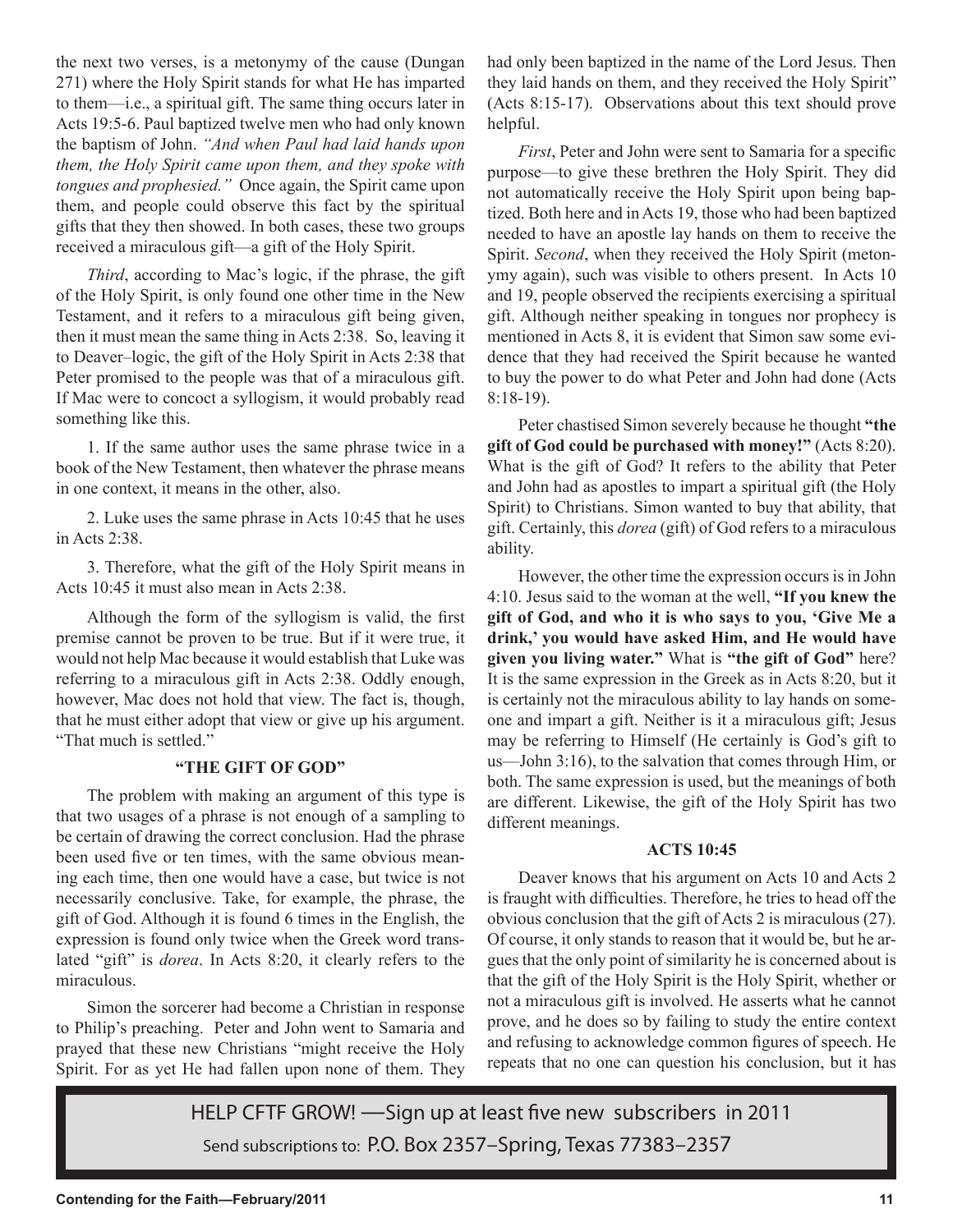already been questioned—and successfully at that. Merely repeating a point (which lacks evidence) cannot replace careful exegesis.

#### **THE PROMISE**

Mac next turns his attention to the word promise; once again, his analysis is very thin and superficial. His main points are these.

*First*, Jesus told the apostles to wait in Jerusalem for the promise of the Father which is explained to be the Holy Spirit (Acts 1:4, 5) (28).

Mac has begun this section with a true statement. He could also have included Luke 24:49 in which Jesus also made that statement. Both of these statements were made after Jesus was raised from the dead, the one in Acts being spoken the day of His ascension. But Jesus had promised the apostles that the Holy Spirit would come upon them on the night of His betrayal. At that time He promised that the Comforter, the Holy Spirit, would come, and when He did, He would bring to remembrance all things whatsoever that Jesus had taught them. He would also guide them into all truth and show them things yet future (John 14:25-26; 16:12-13).

That *first* point holds true, but it does not mean that every time the word promise is used, it refers to that particular promise because God made others that are referenced in Acts 2. The cognate forms of the word promise are used 70 times in the New Testament. Only three times does promise refer to the Holy Spirit being given, and two of those were cited above. Over 50% of the time, the promises made to Abraham are referenced, and that includes the spiritual promise of salvation. The apostles, at the time of the Day of Pentecost, were looking for the Holy Spirit as Jesus had promised them, but the nation of Israel was looking for the One through Whom all the nations of the earth would be blessed, the message which Peter proclaimed that day.

#### **IN HIS SECOND POINT, MAC MISHANDLES ACTS 2:33.**

*Second*, Peter in his sermon explained that whereas Jesus had gone back to heaven and was exalted by God's right hand, he had received of the Father **"the promise of the Holy Spirit"** which he had poured out, the evidence of which was discernible to the people (Acts 2:32, 33) (28).

While it is true that the manifestation of the Holy Spirit

## **FIRST 35 YEARS OF** *CFTF ON DVD* **\$50.00 ORDER FROM** *CFTF* **P. O. BOX 2357 SPRING, TX 77383-2357**

had been seen by the multitude and, in fact, was responsible for the people gathering together, Peter had already explained (by the time of verse 33) that those things were a fulfillment of what the prophet Joel had written. From verse 22 onward, Peter's intention is to proclaim that Jesus had arisen from the dead—also in keeping with what the Scriptures had taught. The apostle now sets forth two crucial facts: 1) Jesus has been raised from the dead; and 2) He has ascended into heaven to sit on the throne of David. However, as this latter subject has been introduced into the text, it is important to stop and remind ourselves of some crucial details regarding that event.

In 2 Samuel 7:12-13, God had Nathan speak to David:

**When your days are fulfilled and you rest with your fathers, I will set up your seed after you, who will come from your body, and I will establish his kingdom. He shall build a house for My name, and I will establish the throne of his kingdom forever.**

This prophecy of Jesus and His kingdom was very much in the minds of the people. Peter explains that Jesus is the Person of the prophecy: **"Therefore, being a prophet, and knowing that God had sworn an oath to him that of the fruit of his body, according to the flesh, He would raise up the Christ to sit on the throne…"** (Acts 2:30). The people were expecting the Christ to sit on the throne of David. Peter explains that Jesus fulfilled David's prophecy of the resurrection, but now he refers again to what David knew—about the throne and the kingdom. **"Therefore being exalted to the right hand of God, and having received from the Father the promise of the Holy Spirit, He poured out this which you now see and hear"** (Acts 2:33).

What promise of the Holy Spirit did Jesus receive? He was given the throne and the kingdom of David—one of the reasons He was able to endure the cross. Jesus, **"for the joy that was set before Him endured the cross, despising the shame, and has sat down at the right hand of the throne of God"** (Heb. 12:2). The way Mac interprets this verse, when Jesus ascended into heaven, the Father gave Him the Holy Spirit, and He in turn poured Him out on the apostles. This interpretation ignores the significance of what Peter was preaching concerning the resurrection and the ascension into heaven.

Furthermore, it makes the same mistake that Pentecostals do. They are more excited about the Holy Spirit Whom they erroneously imagine gives them spiritual gifts today than about Jesus, the One Who redeemed them from their sins. Mac also thinks that the Holy Spirit and His manifestations on Pentecost are more important than the message concerning Jesus. As Paul taught to the Corinthians, the spiritual gifts were not the important thing. They were inferior to love and would soon disappear anyway. The gifts were to authenticate the Gospel message and to edify the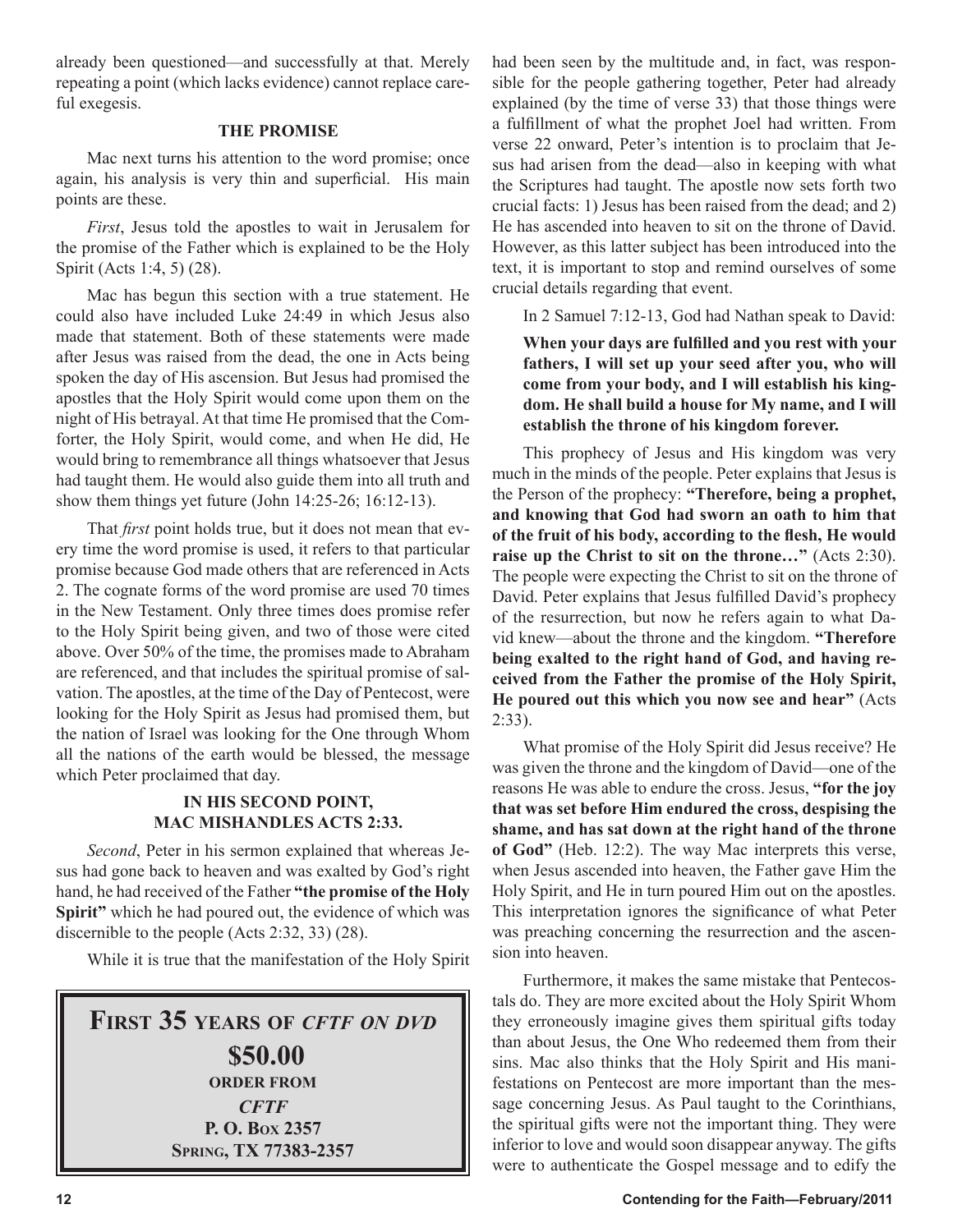church. They were a means to an end—not the end itself.

The rushing mighty wind, the cloven tongues as of fire, and the speaking in tongues likewise were not the message; they were used to call attention to the gospel. The message was that Jesus died for our sins and rose again. He was resurrected and ascended into heaven, where He received the kingdom, the throne of David. As evidence of that unique event, the Holy Spirit was poured out upon the apostles. Peter again mentions the exaltation of Christ in verses 34-36. This is not just a day of signs; the crucial thing is the message that the signs were sent to confirm. Leave it to Deaver to miss the significance of the message in Acts 2.

#### **BIZARRE INTERPRETATIONS**

The observation has often been made that, when people go overboard on the Holy Spirit, they begin to see every passage through the prism of their newfound theology. They enthusiastically embrace new and even bizarre interpretations in an effort to substantiate their views and export them to others. One example of such unchecked exuberance was that of Todd Deaver at the Open Forum at Freed-Hardeman in 2003. The following is an excerpt from him (as recorded in an article from *Spiritual Perspectives* May 11, 2003):

I just wanted to address the comment about the question, whether or not we should worship the Holy Spirit. I certainly don't claim to have all the answers concerning that, but let me just offer one observation. Possibly, one of the reasons that you don't ever find, in the New Testament, worship being directed specifically to the Holy Spirit is that the Spirit is viewed in the New Testament as being within the Christian and helping him to offer it—his worship. For example, in Jude, verse 20, you have a reference to praying in the Holy Spirit. There are several other passages that talk about the same thing.

John 4:24 refers to worshiping in the Spirit. I believe that's the Holy Spirit there. He is in the Christian (1 Cor. 6:19-20), helping us in our worship. He is interceding for us within our hearts (Romans, chapter 8). And so, possibly, how that's supposed to be looked at in the New Testament is that the Holy Spirit is not in heaven receiving our worship but is in our hearts helping us to offer the worship.

In the history of Christianity, probably no one had ever alleged that worshipping God in spirit and in truth (think of all the sermons preached on this passage) referred to worshipping God in the Holy Spirit. Does even one commentary suggest such an interpretation?

Ralph Gilmore, hosting the forum, should have explained the fallacy of the statement (along with the other errors), but instead he said, "Todd, that's a great point." He ought to have said, "Todd, the idea that Jesus was teaching that the Holy Spirit helps us in our worship is totally foreign to the context of the conversation with the woman at the well." As brethren have pointed out over the centuries, Jesus is talking about Truth and sincerity of attitude (from the heart).

Once one begins to take an unscriptural position, however, everything becomes skewed, and all passages must be re-interpreted to fit the false theory. What Dan Billingsly has done in making all the Scriptures fit his error is precisely what Mac Deaver does with respect to the Holy Spirit. Objectivity in understanding passages of Scripture evaporates.

#### **PROMISES, PROMISES**

When Mac Deaver reads Acts 2, all he can see is the Holy Spirit. As already noted, the Holy Spirit had been promised and received on the Day of Pentecost. Certainly, the prophecy of Joel was fulfilled that day, along with the promise made by John and Jesus to the disciples. But that is not the only promise that is in play; Mac however, cannot see the other two. The first, as already mentioned, was the prophecy about Jesus being raised up to sit on David's throne. The second is the promise made to all mankind of salvation and its attendant blessings. Others readily understand these promises as being present in the text.

After Jesus ascended into Heaven, He was exalted to the right hand of God, where He received the promise of the Holy Spirit (Acts 2:33). Leave it to Deaver to, with a wave of the hand, dismiss any interpretation but his. He writes: "The only promise explicitly mentioned as a promise in the whole context is the promise of the Holy Spirit" (28).

The very wording of this sentence indicates that Deaver is aware that other promises are implicitly included, such as the one about Jesus receiving a kingdom when He ascended to the Ancient of Days (Dan. 7:13-14). Peter mentions that God had sworn to David that He would raise up Christ to sit on his throne (Acts 2:30). This promise is in the context

### **FREE CD AVAILABLE**

*Contending for the Faith* is making available a CD-ROM free of charge. *Why is this CD important? ANSWER*: It contains an abundance of evidentiary information pertaining to Dave Miller's doctrine and practice concerning the re-evaluation/reaffirmation of elders, MDR, and other relevant and important materials and documents directly or indirectly relating to the Brown Trail Church of Christ, Apologetics Press, Gospel Broadcasting Network, MSOP, and more.

To receive your free CD contact us at *Contending for the Faith*, P. O. Box 2357, Spring, TX 77383-2357, or email us at dpbcftf@gmail.com.

**If you desire to have a part in the distribution of this important CD you may make your financial contributions to the Spring Church of Christ, P. O. Box 39, Spring, TX 77383.**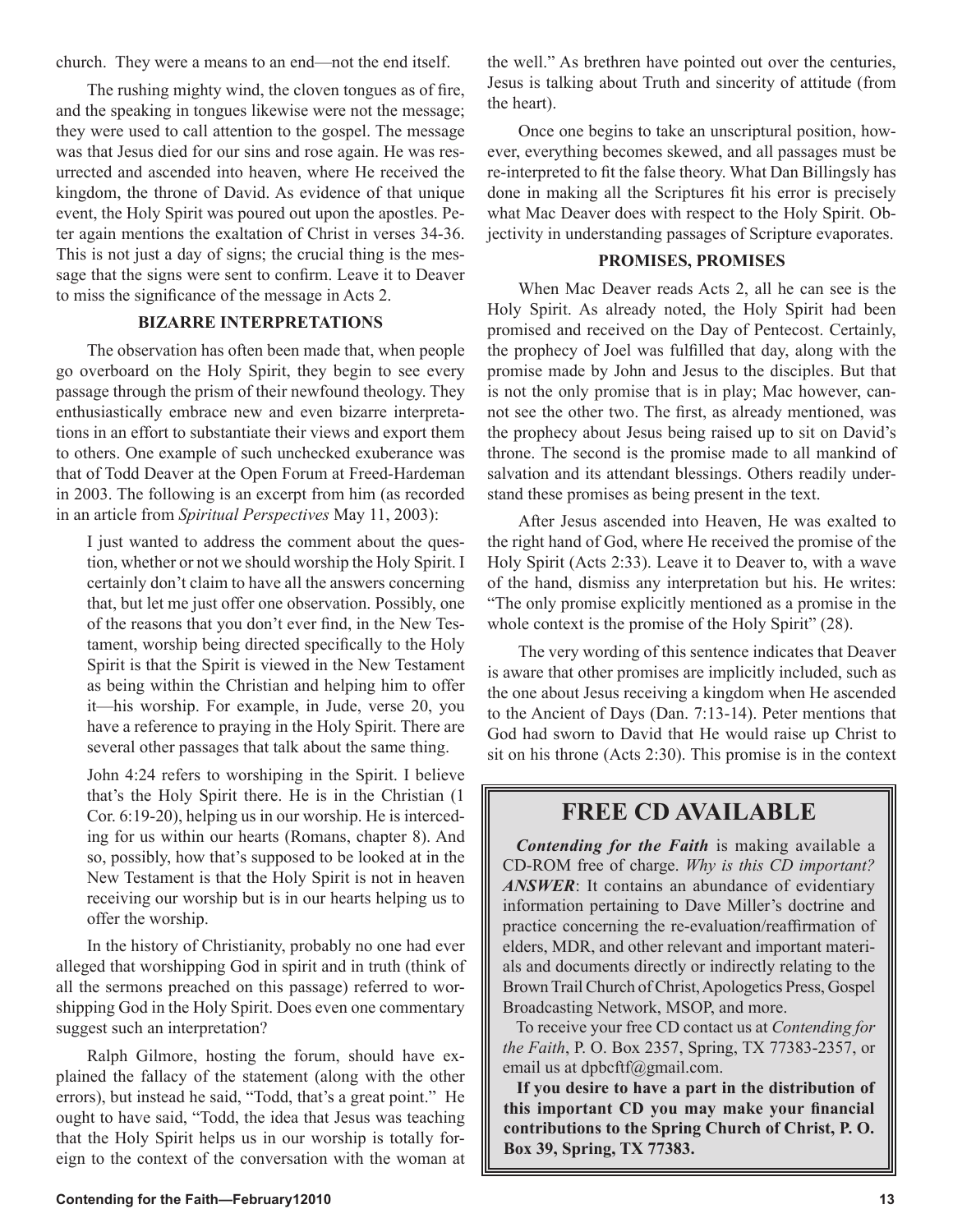about as strongly as anything could be—without being explicit. When Peter proclaims that the Jesus they crucified is now both Lord and Christ, he is also affirming that Jesus has taken His place at the right hand of God and has begun His reign on David's throne! Thus, the apostle has brought them to the point of discussing—not the Holy Spirit—but salvation.

Deaver wants us to believe that, when Jesus received the promise of the Holy Spirit, He received the Holy Spirit Himself—and then in turn poured Him out upon the apostles so they might speak in tongues. Where was it ever promised that Jesus would be given the Holy Spirit when He returned to Heaven? What He was promised (in the Old Testament Scriptures) was that He would receive a kingdom, which He had. Having received that promise, it was time to declare that fact; thus the Holy Spirit was poured out (metaphorically, not literally) upon the apostles in order to gather the multitude together to hear that salvation was now available.

Deaver acts as though the Holy Spirit is more important than salvation being available to all mankind. When the Jewish men were convinced that Jesus was the Messiah, they did not ask, "How can we get the Holy Spirit?" They asked, "Men and brethren, what shall we do?" Their question is not, "What shall we do to get the Holy Spirit?" Their question is, "What shall we do about the fact that we have crucified the Son of God, whom God has raised up to sit on the throne of David?"

#### **"THE GIFT OF THE HOLY SPIRIT"**

Peter's answer is familiar: **"Repent, and let every one of you be baptized in the name of Jesus Christ for the remission of sins; and you shall receive the gift of the Holy Spirit."** The two conditions listed in order to receive salvation are easily understood—repentance and baptism for the forgiveness of sins. But what is meant by that promise that Peter gave—of receiving the Holy Spirit? Brethren have generally adopted three views to attempt to explain the phrase. Some have argued that the gift is the Spirit while others contend that the gift is something that the Spirit gives.

An important question to ask is, "What would the multitude have thought when hearing this phrase?" Two basic ideas come to mind: 1) That they would, if baptized, receive the ability to speak in tongues, as they had witnessed earlier (Peter had identified the occurrence as pouring out the Spirit on all flesh); or 2) That they would, if baptized, indeed receive salvation, concerning which the Holy Spirit had prophesied through the writers of the Old Testament.

Mac Deaver, however, specifies four possibilities (all on page 29). The *first* of these is that the multitude believed they would "receive the Spirit with all nine miraculous endowments that characterized the apostles." Although he rejects this view as what Peter meant, it certainly was not something anyone would have thought. They had only seen one manifestation of the Holy Spirit at that time and did not know how many gifts the apostles might have possessed.

The *second* meaning that Deaver suggests is that they could receive the Spirit Himself with miraculous power, a la Cornelius. He rejects this option, but the people might have thought this to be a possibility, since they had observed it happen. The *third* option is the same except that the spiritual gift would come by the laying on of the hands of an apostle. Those on Pentecost could hardly have imagined that possibility since they were as yet not familiar with the way it would later be done.

The *fourth* choice is that Peter meant that the people would receive the Spirit Himself but "without accompanying miraculous power but with non-miraculous spiritual power." What? "This would be supernatural non-miraculous power." If anyone on the Day of Pentecost would have so understood Peter to mean what Deaver alleges here, he would outrank Einstein. Why would anyone observe a miraculous manifestation of the Holy Spirit (i. e., speaking in tongues) and conclude that Peter referred to a non-miraculous manifestation of the Spirit? Actually, with the knowledge that the people had at that point and their brief, limited experience, the only option that makes sense is number 2—that they would receive the same thing they had seen in the apostles (and without the laying on of hands).

Mac Deaver rejects this view though, if the gift of the Holy Spirit is the Spirit Himself, it would surely be the one that crowd would have envisioned. He rightly points out that only Cornelius and his family receive what he describes as position #2 and that it was the exception. Of course, students of the Word do not learn that fact until the book of Acts unfolds itself.

Because many brethren hold to position #3, Mac spends four pages refuting that position, after which he affirms that the fourth position is the correct one—the one concerning the non-miraculous indwelling. Up until this point he has not dealt with the possibility of the gift of the Holy Spirit referring to salvation. In fact, he made it clear that there were no other choices. After listing the four options, he asks, "Are there any other possibilities? I think not" (29). Leave it to Deaver to suggest that the four possibilities he sets forth are the only ones that can possibly exist—and then reverse himself. "Before concluding this section, let me mention one other alleged meaning of the expression 'the gift of the Holy Spirit' which some preachers have advocated" (34). Well, which is it? Are there four and only four possibilities, or is there another? There is another, and it is one that the crowd would have had in their minds, thus giving it credibility.

#### **SALVATION**

Mac hates to stoop to discuss this non-existent option (in his mind). After all, he has already proved his case; why bother to mess up his perfect construct? Concerning the idea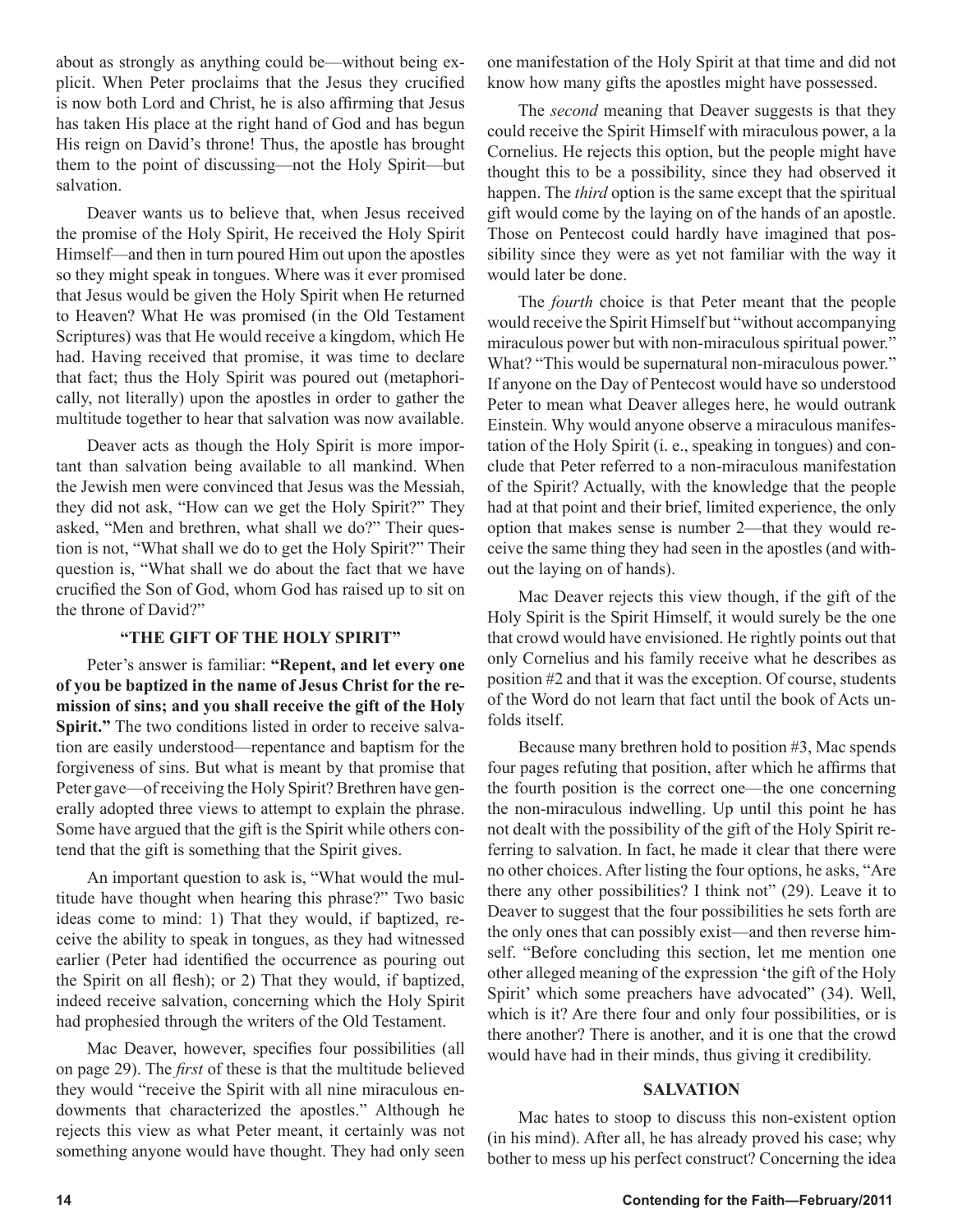that the gift of the Holy Spirit refers to salvation, he writes: "Given the foregoing explanation, this is false. But let me offer a few comments anyway" (35). He does not seriously examine this view. Why does he not quote someone who has actually written on the subject or comment on a few related Scriptures? Does he not know how to do research? It is much easier to define another's position in one's own terms and then discredit it than to let someone who holds that position speak for himself.

Therefore, the position shall be set forth before we look at Mac's refutation of it. *First*, a summary is in order.

1. The apostles were filled with the Holy Spirit and spoke in various languages, as the Spirit gave them utterance (2:4).

2. Many were appropriately amazed at what they saw and heard, but some mocked, accusing the apostles of being full of new wine (2:12-13).

3. Peter refuted the charge and claimed that what they had observed was what Joel had prophesied (2:15-16). The passage mentions such spiritual gifts as prophecy. Nothing in Joel's words suggests a gift "without accompanying miraculous power but with non-miraculous spiritual power."

4. Then Peter begins to preach Jesus, who was attested by God to them **"by miracles, wonders, and signs,"** which they had seen (2:22).

5. They had put Him to death, but He was resurrected  $(2:23-24)$ .

6. David had spoken of the resurrection (2:24-31).

7. God had sworn to David **"with an oath to him that of the fruit of his body, according to the flesh, He would raise up Christ to sit on his throne"** (2 Sam. 7:12-13; Acts 2:30).

8. Jesus had been raised up; the apostles were witnesses. Jesus had been highly exalted at the right hand of God (given David's throne), and the Holy Spirit had poured out the miraculous gift they had observed (2:32-33).

9. Peter quotes Psalm 110:1, a Messianic kingship passage (2:34-35).

10. Peter reaffirms that Jesus is both Lord and Christ, after which the men ask what they should do (2:36-37).

Neither the question nor the answer revolves around the Holy Spirit. The answer is devoted to salvation. God used the Holy Spirit to do something miraculous to gain people's attention. The purpose, however, was to teach a spiritual message—that of salvation. Jesus had fed 5,000 on one occasion, and they wanted to make him a king, mistaking the sign for what the sign pointed to. The Holy Spirit is prominent in Acts 2—but only as a means to preach the gospel to the people. In answer to their question, Peter mentions repentance and baptism for the forgiveness of sins. Does he mention the gift of the Holy Spirit to reintroduce the subject of the Holy Spirit?

Such is unlikely for two reasons. *First*, everything in verses 38-42 centers on salvation. *Second*, in another passage, one without the prominence of the Holy Spirit and spiritual gifts, the parallel response is also entirely on salvation. However, Acts 2 deserves further examination. Notice verse 39: **"For the promise is to you and your children, and to all who are afar off, as many as the Lord our God will call."** To what does the promise refer in this verse? Certainly it was not the promise made to David of Christ ruling on his throne. Is it the promise of the Holy Spirit Jesus made to the apostles? No. Does it refer to what Peter just promised about the gift of the Holy Spirit? After having told them how to be saved, did Peter then think it was important to tell them about a gift "without accompanying miraculous power but with non-miraculous spiritual power"? Having broached being saved, would he take an excursion into another subject area, which would possibly only confuse them?

No, it is our contention that the gift of the Holy Spirit here is the same thing as the gift of God in John 4:10—the salvation that comes through the sacrifice of Jesus on the cross, and the blessings that accompany it. Why it is phrased that way may relate to the fact that it is the Holy Spirit who prophesied of the salvation to come all through the ages. Furthermore, salvation (resulting in eternal life) is a gift of God (Rom. 6:23).

Notice too that the promise of salvation is made to all (2:39). Peter said many other things to the people, exhorting them, **"Be saved from this perverse generation"** (2:40). The emphasis is clearly upon salvation. Acts 2:41 does not say, "They that gladly received his word were baptized, and they all received a gift 'without accompanying miraculous power but with non-miraculous spiritual power.'" It speaks only of salvation and being added to the body of Christ. Among the things in which brethren continued steadfastly in Acts 2:42, there is no mention made of a non-miraculous gift—but rather things that pertain to salvation.

In Acts 13 the references to the Holy Spirit that had to be made on Pentecost are absent. Paul arrives at the fact that God raised Jesus from the dead and His post-resurrection appearances (Acts 13:30-31). Then he says: **"And we declare to you glad tidings—that promise which was made to the fathers"** (13:32). After recounting the resurrection further in light of prophecies, Paul says that **"through this Man is preached to you the forgiveness of sins…"** (13:38). The promise (the glad tidings) is clearly salvation, the forgiveness of sins.

> **—5410 Lake Howell Road Winter Park, FL 32792**

**හගහායයය**